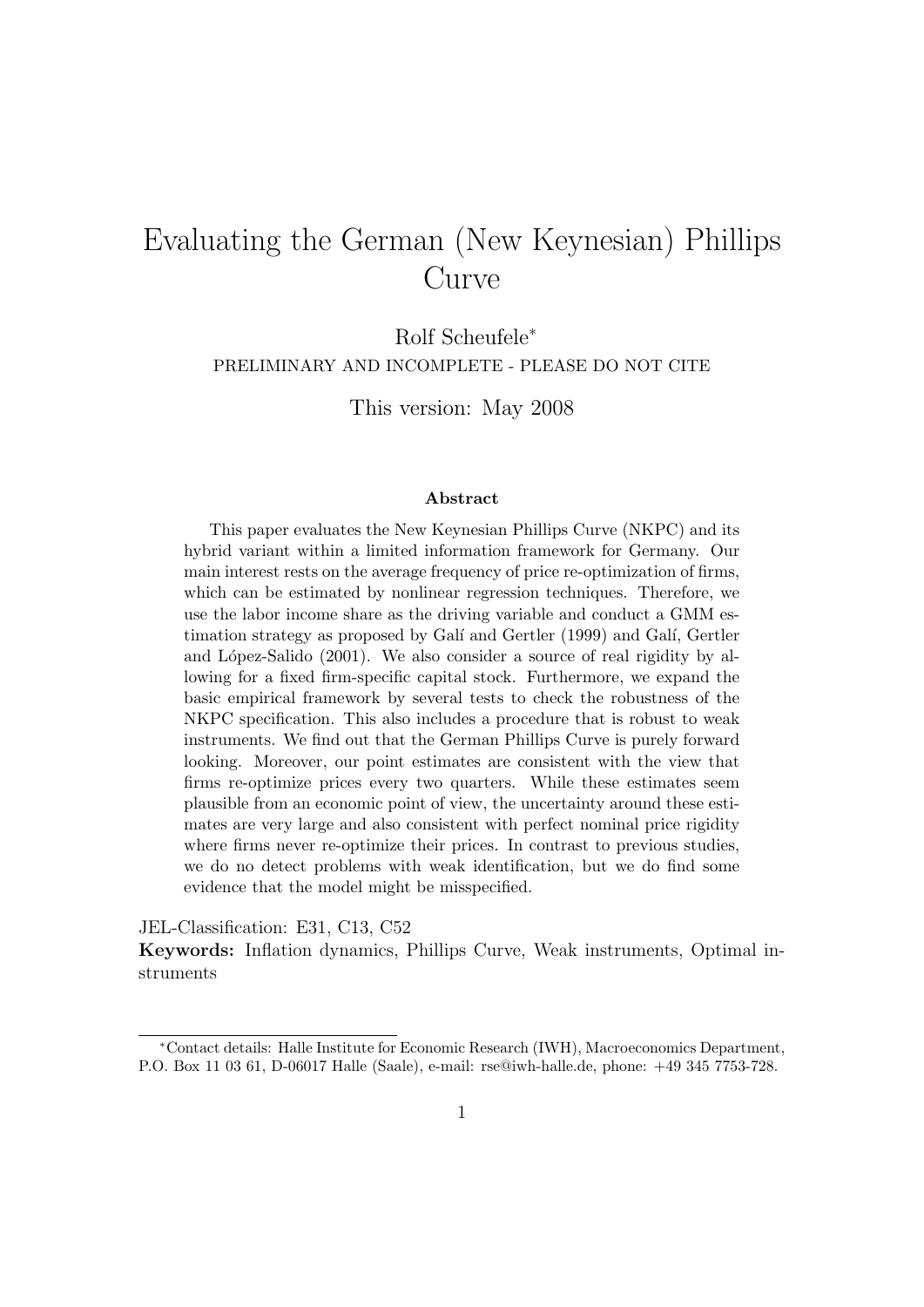## 1 Introduction

Explaining the evolution of aggregate prices is one of the most prominent issues in empirical macroeconomics. Nowadays, the canonical inflation model is the New Keynesian Phillips Curve (NKPC). Similar to earlier Phillips Curve specifications the NKPC relates price behavior to a measure of real economic activity. But, in contrast to traditional ones the NKPC can be derived directly from optimizing behavior of households and firms and thus builds on a suitable micro-foundation. The NKPC framework assumes monopolistically competitive firms that face nominal prices rigidities. The standard model of staggered price adjustment Calvo (1983) has the attractive property that the coefficients of the NKPC directly depend on the average frequency with which prices are adjusted in the economy.

The aim of this paper is to determine the degree of nominal price rigidity in the German economy. Therefore we estimate the NKPC and allow for different specifications. A generalized version of the model proposed by Christiano, Eichenbaum and Evans (2005) is employed as our benchmark model specification that assumes a dynamic indexation scheme for those firms that do not re-optimize. Furthermore, we also consider a model with "rule-of-thumb" firms in the spirit of Galí and Gertler (1999) and Galí et al. (2001). We follow Galí et al. (2001) and Sbordone (2002) and allow for some real rigidities through the assumption of firm-specific capital.

Empirical studies that assess the degree of nominal price rigidity in the German economy through estimations of the Phillips curve are still rare. The primary evidence steams from cross country comparisons. Examples are Banerjee and Batini (2004), Leith and Malley (2007) or Rumler (2007). This evidence is in most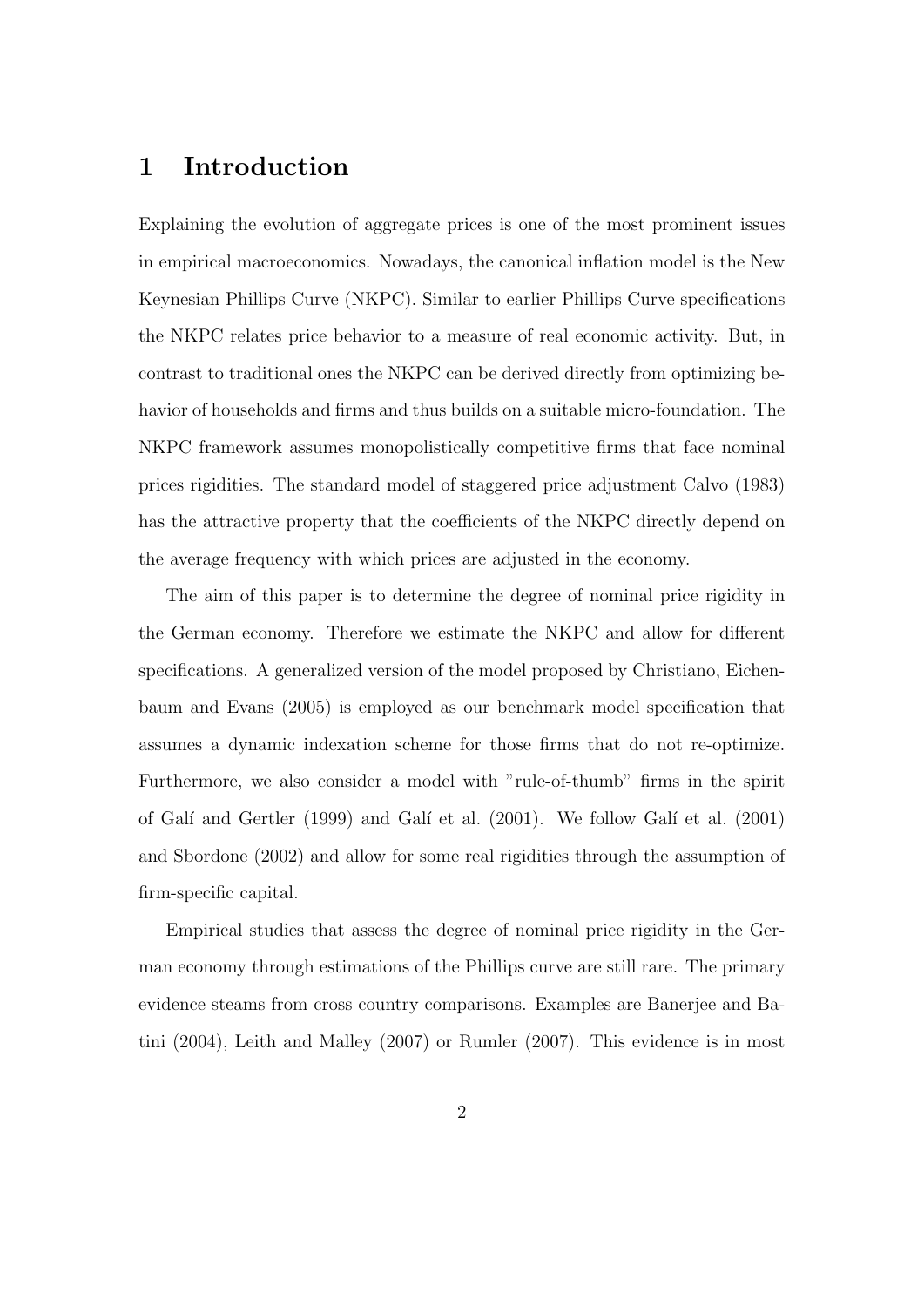cases based upon GMM estimation with additional aspects of an open economy. While the open economy aspect seems to be unimportant for Germany (at least according to Banerjee and Batini, 2004; Leith and Malley, 2007), their results vary considerably with respect to the degree of nominal price rigidity. The estimated average frequency of price re-optimization ranges form 2.5 quarters (Banerjee and Batini, 2004) to 13 quarters (Leith and Malley, 2007). Additionally, there is also disagreement on whether the inflation contains a lagged term (through backward looking behavior) or whether it is purely forward looking. A more rigorous treatment of nominal price rigidity in Germany is provided by Coenen, Levin and Christoffel (2007) that focuses on the interaction of real and nominal rigidities. Their estimation technique relies on indirect inference methods. Their results are based on a generalized Calvo model and find a frequency of price reoptimization of roughly two quarters.

Our empirical strategy is as follows. We apply a standard GMM method to estimate the structural parameters of the Phillips Curve. Special attention is payed to the selection of relevant instruments. We then evaluate the robustness of our results with respect to several parameter restrictions, measures of real rigidity and additional lags of inflation. Next, we conduct an identification robust procedure based on a nonlinear Anderson-Rubin (AR) statistic (where we follow Ma, 2002; Mavroeidis, 2006) and compare this results with those obtained from standard GMM estimation. As long as there are weak instrument problems present, the two procedures should display quite different results.

For a given reasonable degree of real rigidity, the estimates of the frequency of price re-optimization point to about 2.5 quarters. But this estimate is surrounded by a large degree of uncertainty, since the confidence intervals for this estimate are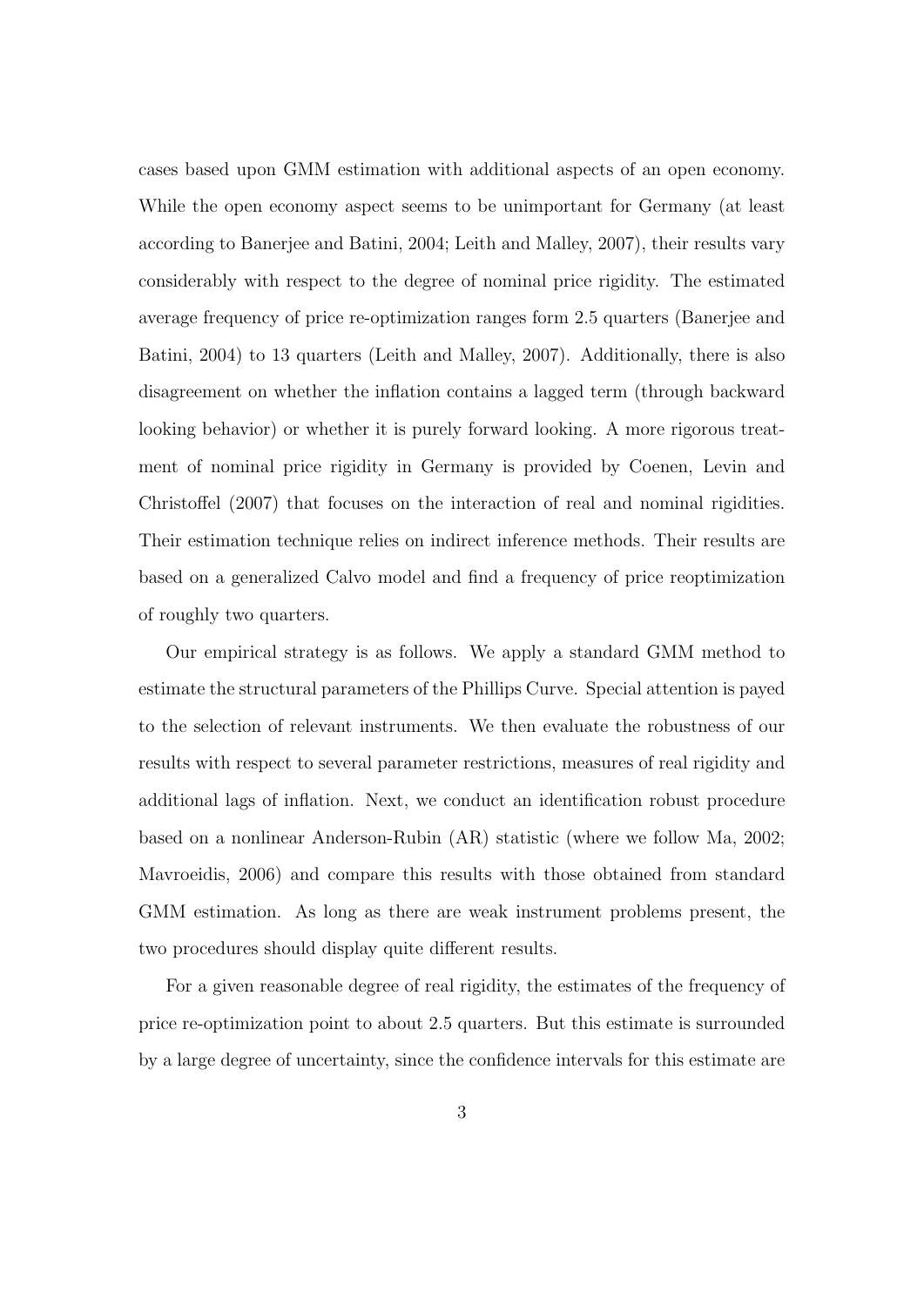very large. Unless we do not restrict other parameter values, the estimated degree of nominal rigidity is both consistent with a very low degree of price stickiness and with a situation where prices are never re-optimized (perfect price rigidity). This also casts doubt concerning the proxy of marginal cost, the labor share, as driving variable of inflation (a finding that is also obtained by Mavroeidis, 2006, for the US). Moreover, we find that backward looking behavior is unimportant for explaining the German inflation process and thus find that a purely forward looking specification is more appropriate. The identification robust procedure does not indicate serve problems of weak instruments. However there is some evidence of misspecification of the model (but not detected by the conventional J statistic).

This paper is organized as follows. We first present our basic model framework in Section 2. Then we turn to the econometric strategy for estimating and testing the different model specifications (Section 3). In section 4 we discuss our data set and how we obtain the instrument set. Next, we present our econometric results (Section 5). In Section 6 we test for an augmented inflation model. Then, we compare the GMM results with an identification robust procedure (Section 7). Finally, we draw some conclusions in Section 8.

#### 2 The Modeling Framework

This section presents the basic theoretical framework that includes monopolistically competitive goods markets and price stickiness. These are the two key elements in modern macroeconomic models that are used to analyze monetary policy. This model structure tries to ensure that it is consistent with the behavior of optimizing economic agents. Here, we are mainly interested in the price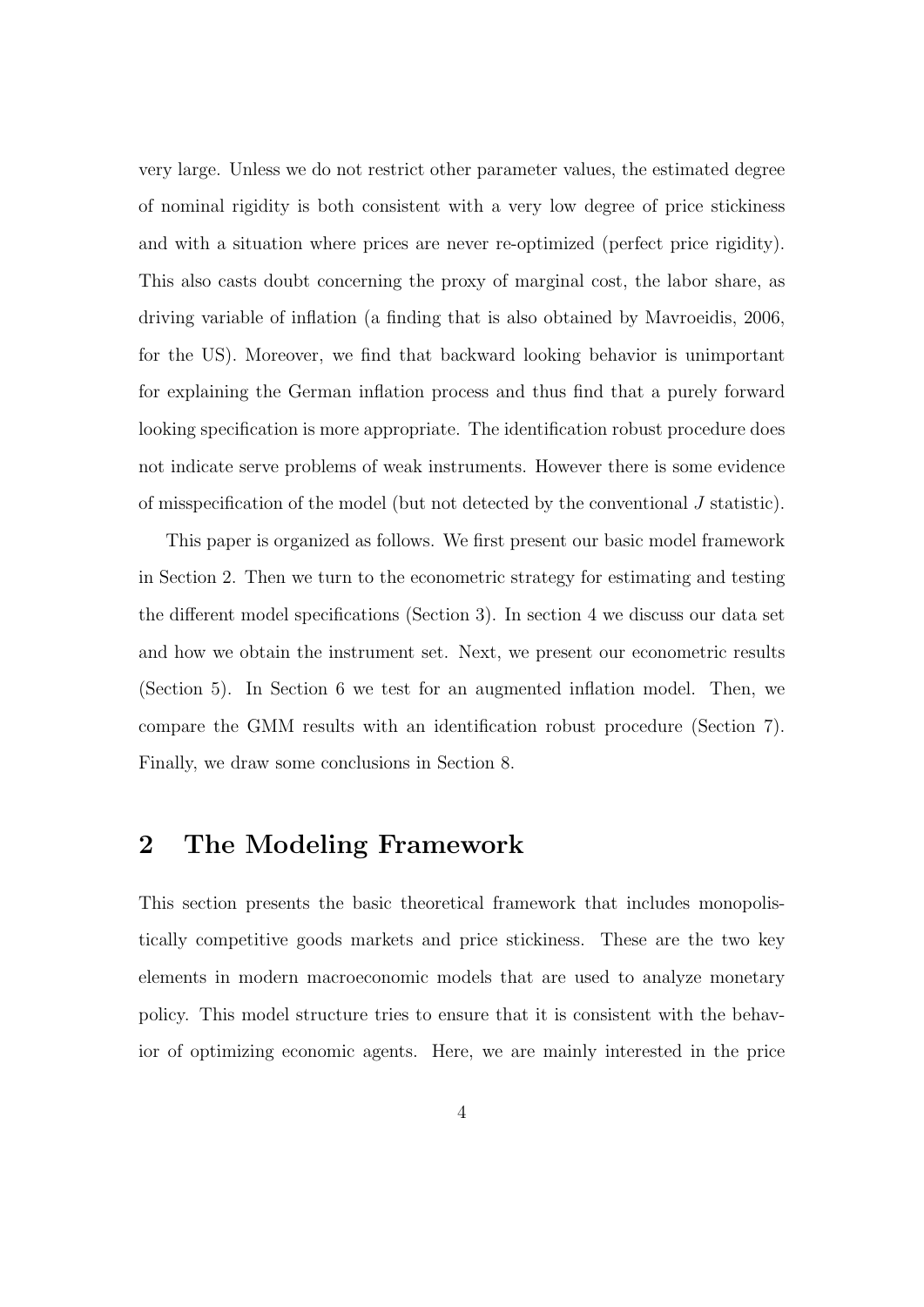setting behavior of firms in order to derive an expression for aggregate inflation. Therefore, we assume random price contracts due to Calvo (1983) that is now standard in many macroeconomic models (i.e. Smets and Wouters, 2003; Christiano et al., 2005). However, we deviate form the standard Calvo model and assume that capital is firm-specific and is subject to a form of real rigidity, so that capital cannot be instantaneously reallocated and is thus a predetermined factor.<sup>[1](#page-4-0)</sup>

#### 2.1 The Market Structure

As standard in New Keynesian models, we assume a monopolistic competitive environment with a continuum of firms indexed by  $i \in [0, 1]$ . Each firm i produces a differentiated good  $Y_t(i)$  according to a Cobb-Douglas technology

<span id="page-4-3"></span>
$$
Y_t(i) = A_t \overline{K}_t(i)^{\alpha} N_t(i)^{1-\alpha}, \qquad (1)
$$

where  $A_t$  is a common country wide technological factor,  $K_t(i)$  is the (fixed) firmspecific capital stock and  $N_t(i)$  is the labor factor employed by firm i.

Each firm  $i$  is faced with a demand function with a constant elasticity of substitution that is given by

<span id="page-4-2"></span>
$$
Y_t(i) = \left(\frac{P_t(i)}{P_t}\right)^{-\epsilon} Y_t,
$$
\n(2)

where  $Y_t$  is aggregate output (which equals aggregate demand),  $P_t$  is the aggregate price level in the economy and  $P_t(i)$  is the price that firm i charges for good  $Y_t(i)$ . The price elasticity of demand for good i is equal to  $\epsilon$  (with  $\epsilon > 0$ ).<sup>[2](#page-4-1)</sup>

<span id="page-4-0"></span><sup>&</sup>lt;sup>1</sup>Here we follow Galí et al. (2001) and Sbordone (2002). See also Eichenbaum and Fisher (2007) for a more rigorous treatment of real rigidities in the Calvo price setting framework

<span id="page-4-1"></span><sup>&</sup>lt;sup>2</sup>According to Dixit and Stiglitz (1977) aggregate output  $Y_t$  is a constant-elasticity-of-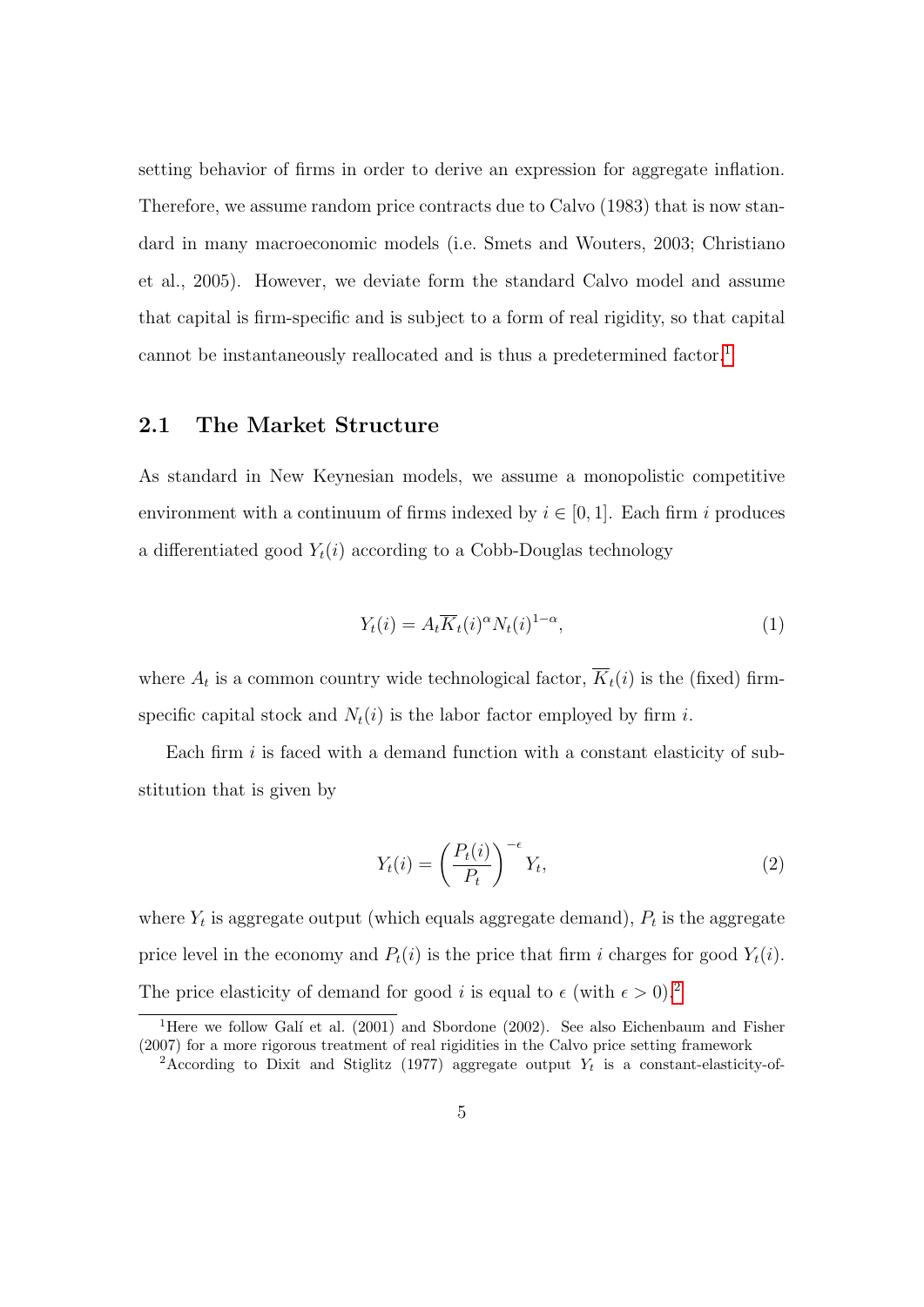Without any price frictions the price of the differentiated good is set as a constant mark-up over nominal marginal costs

$$
P_t(i) = \mu \frac{W_t}{(1 - \alpha)Y_t(i)/N_t(i)} = \mu M C_t(i),
$$
\n(3)

with  $\mu = \epsilon/(\epsilon - 1)$ . In a symmetric equilibrium, all firms produce the same output, employ the same labor inputs and charge the same price. In this situation  $p_t(i) = p_t$  (expressed in logs) and the optimal price under perfect price flexibility is equal to  $p_t = \log(\mu) + mc_t$ .

#### <span id="page-5-1"></span>2.2 The Calvo Model

The second essential element of New Keynesian Macroeconomics are nominal rigidities. Sticky price models are now frequently employed to study the monetary transmission process. In the following analysis we concentrate solely on time-dependent models where we use in particular a Calvo (198[3](#page-5-0)) style model.<sup>3</sup> This framework assumes that each firm optimizes its prices only from time to time. This is motivated by costs associated with information gathering. The frequency of price reoptimization is thus a stochastic process with a constant probability that a firm sets its prices in an optimal way at each point in time. So, there is always a fraction of firms  $1 - \theta$  in the economy that optimally adjust its prices. The expected waiting time between these price changes is given by  $1/(1 - \theta)$ .

substitution aggregator  $Y_t = \left[\int_0^1 Y_t(i)^{(\epsilon-1)/\epsilon} di\right]^{\epsilon/(\epsilon-1)}$ . This expression abstracts from investment and foreign trade, so output  $Y_t$  equals consumption  $C_t$  and  $P_t$  is the corresponding aggregate price index  $P_t = \left[\int_0^1 P_t(i)^{1-\epsilon} di\right]^{1/(1-\epsilon)}$ .

<span id="page-5-0"></span><sup>3</sup>Another model class are state-dependent sticky prices models where the number of firms that changes prices in a given period is determined endogenously (i.e. Dotsey, King and Wolman, 1999). Another popular model besides the one of Calvo (1983) was developed by Taylor (1980).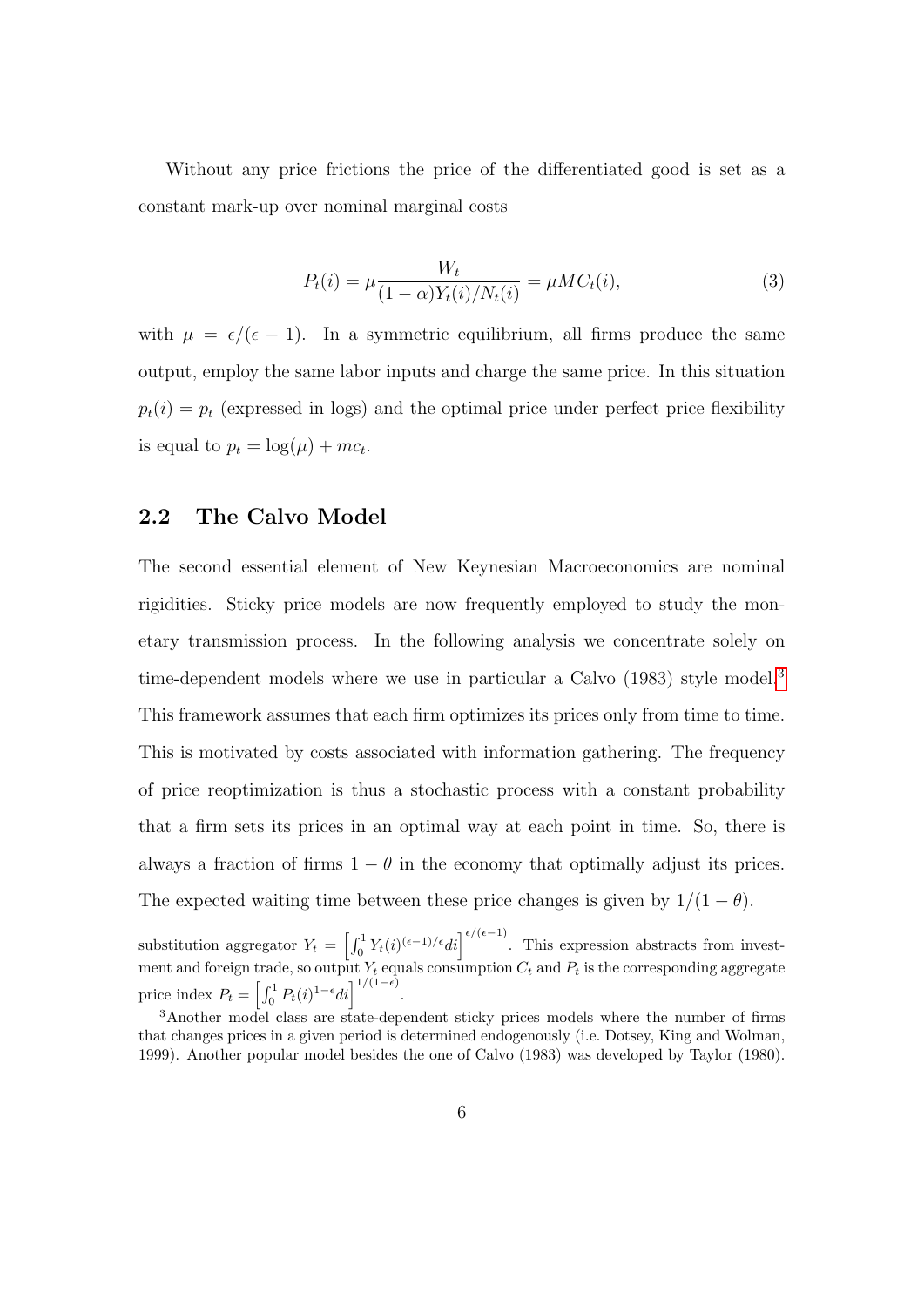A firm that reoptimizes, sets its price  $P_t^*(i)$  in order to maximizes the expected discounted sum of profits

<span id="page-6-0"></span>
$$
E_t \sum_{k=0}^{\infty} (\beta \theta)^k v_{t,t+k} \left[ P_t^*(i) X_{t,t+k} - M C_{t,t+k}(i) \right] \frac{Y_{t+k}(i)}{P_{t+k}}, \tag{4}
$$

subject to the demand constraints [\(2\)](#page-4-2) and

$$
X_{t,t+k} = \begin{cases} \prod_{l=0}^{k-1} \overline{\pi}^{1-\xi} \pi_{t+l}^{\xi} & \text{for } k > 0\\ 1 & \text{for } k = 0. \end{cases}
$$
 (5)

with  $\beta$  a constant discount factor,  $v_{t,t+k} = U'(C_t)/U'(C_{t+k})$  the time-varying portion of the discount factor between t and  $t + k$ ; with  $U'(C_t)$  the marginal utility of consumption.  $\bar{\pi}$  is the long-run average gross rate of inflation. When a firm does not reoptimize its price, it is assumed that it resets it according to some sort of indexation scheme. Our baseline specification is the partial indexation scheme used in Smets and Wouters's (2003) model and further discussed by Sahuc (2004) with  $\xi \in [0,1]$  that measures the degree of indexation to past inflation. This is a further generalization of Christiano et al.'s (2005) dynamic indexation scheme with  $\xi = 1$ , where prices are reset according to  $P_t(i) = \pi_{t-1}P_{t-1}(i)$  during periods where firms do not reoptimize.

After solving the maximization problem in [\(4\)](#page-6-0) and some further manipulations,[4](#page-6-1) an expression for aggregate inflation can be derived of the form

<span id="page-6-2"></span>
$$
\widehat{\pi}_t = \frac{\xi}{1 + \beta \xi} \widehat{\pi}_{t-1} + \frac{\beta}{1 + \beta \xi} E_t \widehat{\pi}_{t+1} + \frac{(1 - \theta \beta)(1 - \theta)}{(1 - \beta \xi)\theta} A \widehat{s}_t,\tag{6}
$$

<span id="page-6-1"></span> $4$ See i.e. Sahuc (2004) or Walsh (2003, Ch. 5) for a derivation.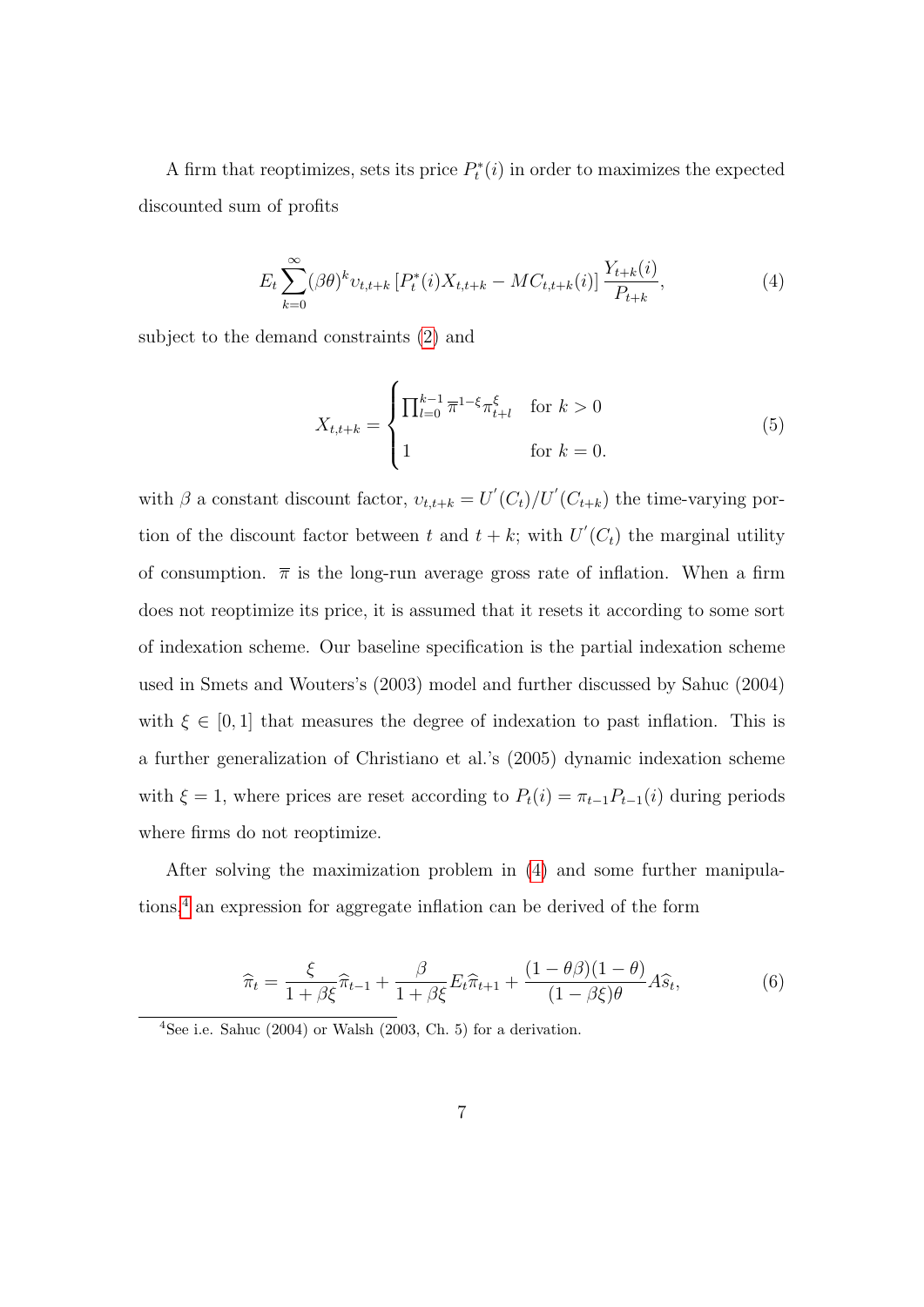where  $\hat{s}_t$  is the percentage deviation of average marginal cost  $MC_t/P_t$  from its steady state. This type of equation is often referred to as the new Keynesian Phillips curve.<sup>[5](#page-7-0)</sup> Note that a particular feature of this inflation equation is that it has a sound microeconomic foundation in a sense that it depends on structural parameters that have a direct economic interpretation. With  $\xi = 0$  the expression reduces to the pure forward looking Phillips curve that coincides with a static indexation scheme.[6](#page-7-1)

The parameter A measures the degree to which inflation responds to changes in current and future values of real marginal costs. In contrast to a situation where all firms face the same marginal cost  $(A = 1)$ , firm specific marginal cost may differ across firms due to differences in the output level. The differences in the output level are generated through the assumption of a fixed stock of firm-specific capital.<sup>[7](#page-7-2)</sup> As shown by Sbordone (2002) and Galí et al. (2001)  $A$  also depends on structural parameters with

$$
A = \frac{1 - \alpha}{1 + \alpha(\epsilon - 1)}
$$

with  $\epsilon$  the elasticity of substitution among diffent goods from eq[\(2\)](#page-4-2) and  $\alpha$  the technology parameter form the Cobb-Douglas production function  $eq(1)$  $eq(1)$ , whereas  $\epsilon > 1$  and  $0 < \alpha < 1$ .

An additional way of modeling a smaller responds of prices to marginal cost

<span id="page-7-0"></span><sup>&</sup>lt;sup>5</sup>This expression is an augmented version of a specific relation that does not include the lagged inflation term. This version with an additional inflation lag is sometimes called hybrid Phillips curve.

<span id="page-7-1"></span><sup>&</sup>lt;sup>6</sup>A static indexation scheme implies that firms set prices according to  $P_{it} = \overline{\pi} P_{it-1}$  during periods where they do not reoptimize (i.e. Erceg, Henderson and Levin, 2000).

<span id="page-7-2"></span><sup>&</sup>lt;sup>7</sup>A more comprehensive discussion for the role of firm-specific capital is given by Eichenbaum and Fisher (2007) firms face convex capital adjustment costs. Our specification of  $A$  can be seen as a special case of this framework where the adjustment costs are very high.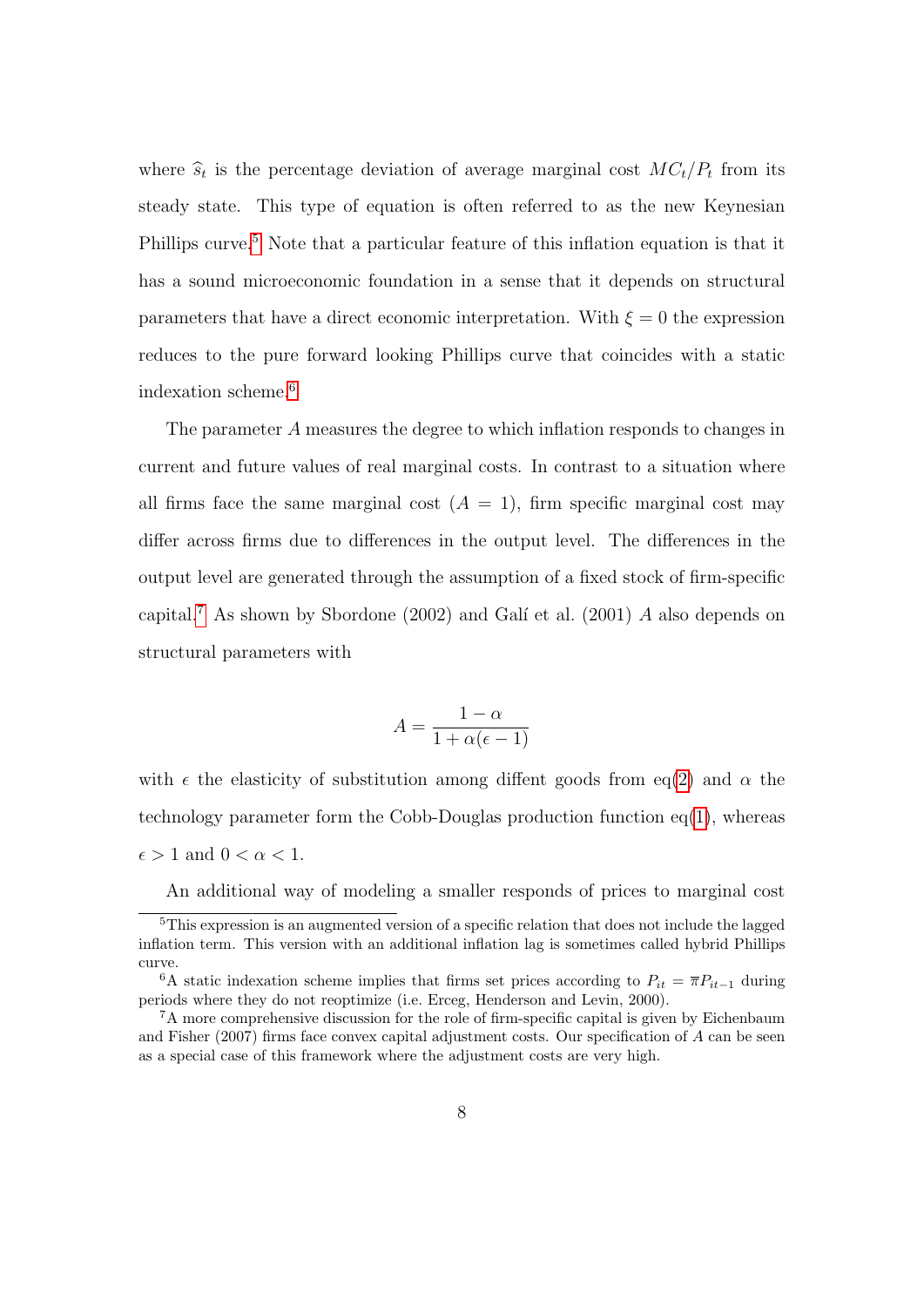is proposed by Eichenbaum and Fisher (2007) and Coenen et al. (2007). They assume a varying elasticity of demand, but as shown by Coenen et al. (2007) this assumption does not lead to a substantial reduction of the sensitivity of prices to marginal cost for reasonable values of  $\alpha$ . In order to keep thinks simple we do not consider this type of additional friction.

#### 2.3 A Variant with rule-of-thumb Firms

A variant of the above presented model [\(6\)](#page-6-2) was presented by Gal´ı and Gertler (1999). In this specification there a two types of firms; one fraction  $1 - \omega$  that reoptimizes prices according to the model of Calvo (as discussed in sec [\(2.2\)](#page-5-1)). In periods where firms cannot reoptimize they set prices according to a static indexation scheme. The other fraction  $\omega$  of non-reoptimizing firms set prices according to a backward looking rule-of-thumb. With probability  $\theta$  they set  $P_{it} = \overline{\pi}P_{it-1}$ . Otherwise, with probability  $1 - \theta$ , they apply

$$
P_t' = \pi_{t-1} \overline{P}_t
$$

with  $\overline{P}_t = (1 - \omega)P_t^* + \omega P_t'$ , where  $P_t^*$  is the optimized price that is chosen by the fraction of firms that are forward looking.

In this setting an analog expression of [\(6\)](#page-6-2) can be derived as

$$
\widehat{\pi}_t = \frac{\omega}{\phi} \widehat{\pi}_{t-1} + \frac{\beta \theta}{\phi} E_t \widehat{\pi}_{t+1} + \frac{(1 - \omega)(1 - \theta \beta)(1 - \theta)}{\phi} A \widehat{s}_t,\tag{7}
$$

with  $\phi = \theta + \omega [1 - \theta (1 - \beta)].$  When  $\omega = 0$  this expression is equivalent to the pure forward looking Phillips curve and thus equal to [\(6\)](#page-6-2) as long as  $\xi = 0$ .

Finally, note that the explanatory variables are the same across the two Phillips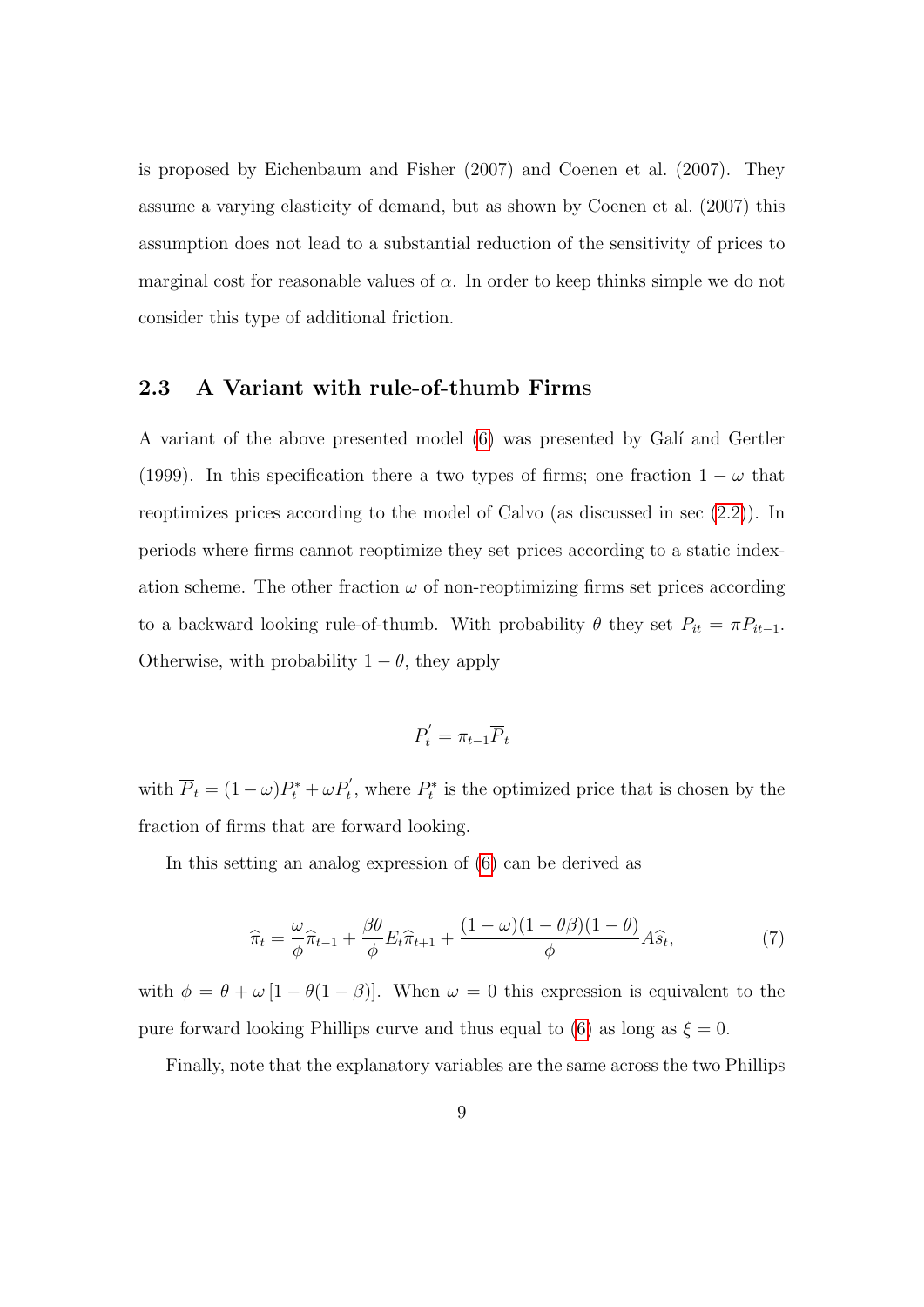curve specifications, the only difference is the way how the structural parameters appear in the two equations. While the interpretation of  $\theta$  is the same, the parameters  $\xi$  and  $\omega$  have a different meaning depending on the particular model that both try to rationalize a lagged inflation term in the Phillips curve.

#### 3 Econometric Methodology

We now present our empirical model and discuss how we can conduct inference about the structural parameters of the Phillips curve model discussed above. In this analysis we take a limited information approach. This has the great advantage that we do not have to fully specify a hole general equilibrium model including the nature of the forcing variable. Instead, we can leave part of the model unspecified and only have to consider a single equation. As it is known from traditional simultaneous equation framework, full information methods may be more efficient, but may also be more sensitive to specification errors since errors in one equation spread over to other equations as well.<sup>[8](#page-9-0)</sup>

Our empirical model is given by

$$
\widehat{\pi}_t = \gamma_b \widehat{\pi}_{t-1} + \gamma_f \widehat{\pi}_{t+1} + \lambda \widehat{s}_t + u_t, \tag{8}
$$

where  $u_t = \eta_t - \gamma_f (\widehat{\pi}_{t+1} - E_t \widehat{\pi}_{t+1})$ . Note that expected future inflation  $E_t \widehat{\pi}_{t+1}$  has been replaced by its realization  $\hat{\pi}_{t+1}$ , whereas the expectation error  $(\hat{\pi}_{t+1} - E_t\hat{\pi}_{t+1})$ is part of the residual  $u_t$ . The coefficients  $\gamma_b$ ,  $\gamma_f$  and  $\lambda$  depend in nonlinear form on the structural parameters  $(\beta, \theta, \xi, \alpha, \epsilon)$  in the partial indexation model or on

<span id="page-9-0"></span><sup>8</sup>Examples for ML techniques to estimate hybrid Phillips curve specifications include Fuhrer  $(1997)$ , Lindé  $(2005)$  and Jondeau and Le Bihan  $(2006)$ . See Jondeau and Le Bihan  $(2008)$  for discussion of properties of different estimators.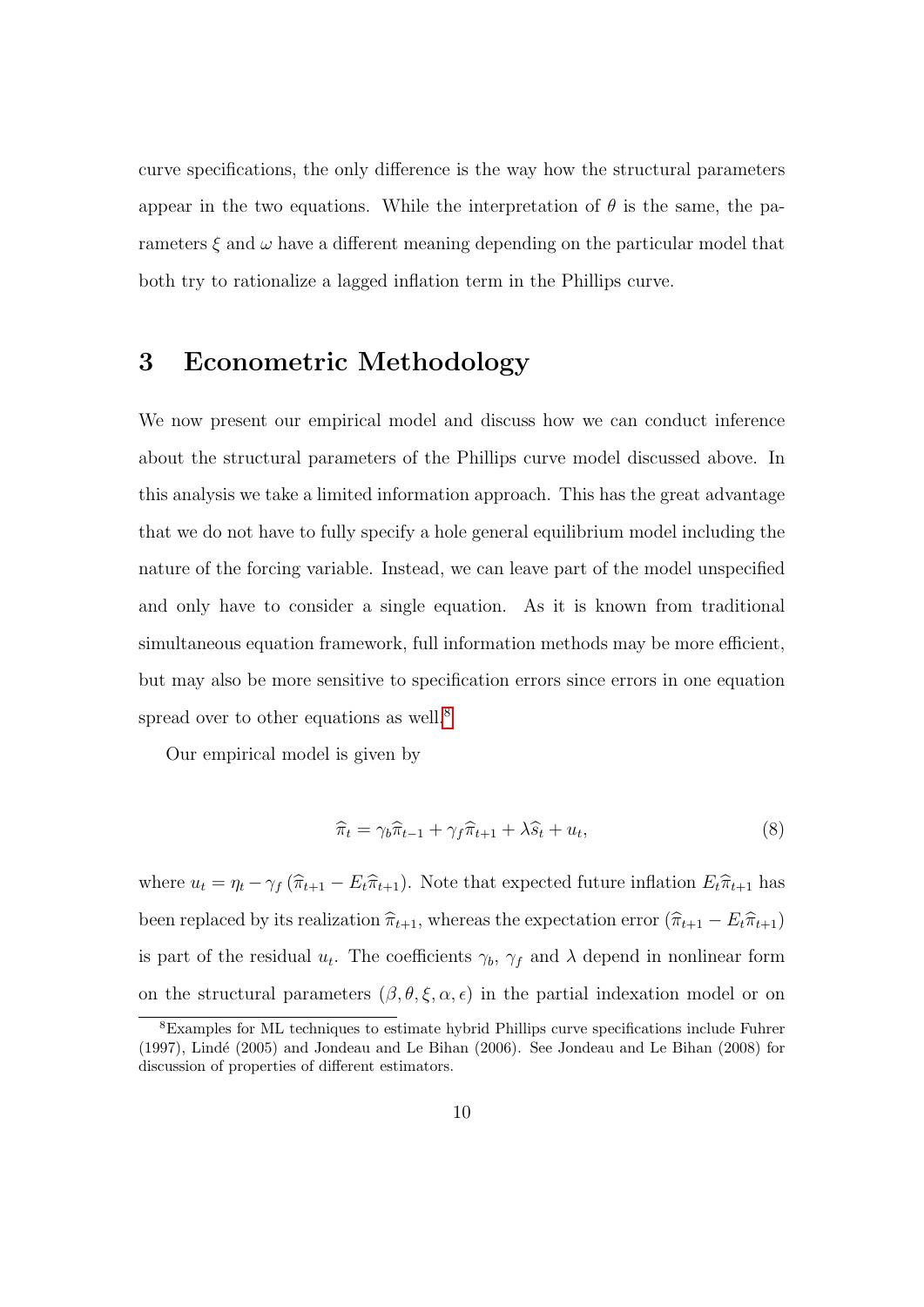$(\beta, \theta, \omega, \alpha, \epsilon)$  in the model with rule-of-thumb firms.

Since the residual  $u_t$  is correlated with  $\hat{\pi}_{t+1}$  (unless there exist forecast errors of future inflation) an instrumental variables estimator is needed in order to guarantee unbiased results. We employ a Generalized Method of Moments (GMM) estimator proposed by Hansen (1982) that is suited for dynamic non-linear models in order to estimate the structural model parameters. This approach is frequently applied to estimate intertemporal asset pricing models.[9](#page-10-0) In our setting where non-linearity is present via the parameters but not within the variables this procedure can be given a 2SLS interpretation. First, regress the endogenous right-hand-side variables on the instrument set. Second, use the predicted values and perform non-linear least squares where the variables on the right-hand side are replace by their projections.

The GMM approach is now also very frequently applied to estimate the parameters of the Calvo model. Examples include Galí and Gertler (1999), Galí et al. (2001) and Eichenbaum and Fisher (2007). First, we set up the orthogonality conditions for the partial indexation model [\(6\)](#page-6-2). We use two different specifications that differ in the way how functions are normalized.<sup>[10](#page-10-1)</sup> These are given by

<span id="page-10-2"></span>
$$
u_t^1 = \widehat{\pi}_t - \frac{\xi}{1 + \beta \xi} \widehat{\pi}_{t-1} - \frac{\beta}{1 + \beta \xi} \widehat{\pi}_{t+1} - \frac{(1 - \theta \beta)(1 - \theta)}{(1 + \beta \xi)\theta} A\widehat{s}_t, \tag{9}
$$

$$
u_t^2 = (1 + \beta \xi)\widehat{\pi}_t - \xi \widehat{\pi}_{t-1} - \beta \widehat{\pi}_{t+1} - \frac{(1 - \theta \beta)(1 - \theta)}{\theta} A\widehat{s}_t, \tag{10}
$$

<span id="page-10-1"></span><span id="page-10-0"></span><sup>9</sup>See Hansen and Singleton (1982) for an early example.

 $10$ It is well known that for finite samples the two-step GMM as well as the iterated GMM estimator is sensitive to transformations of the orthogonality conditions (see i.e. Hall, 2005). Unless the model is not misspecified, the two different normalizations should lead to approximately similar results.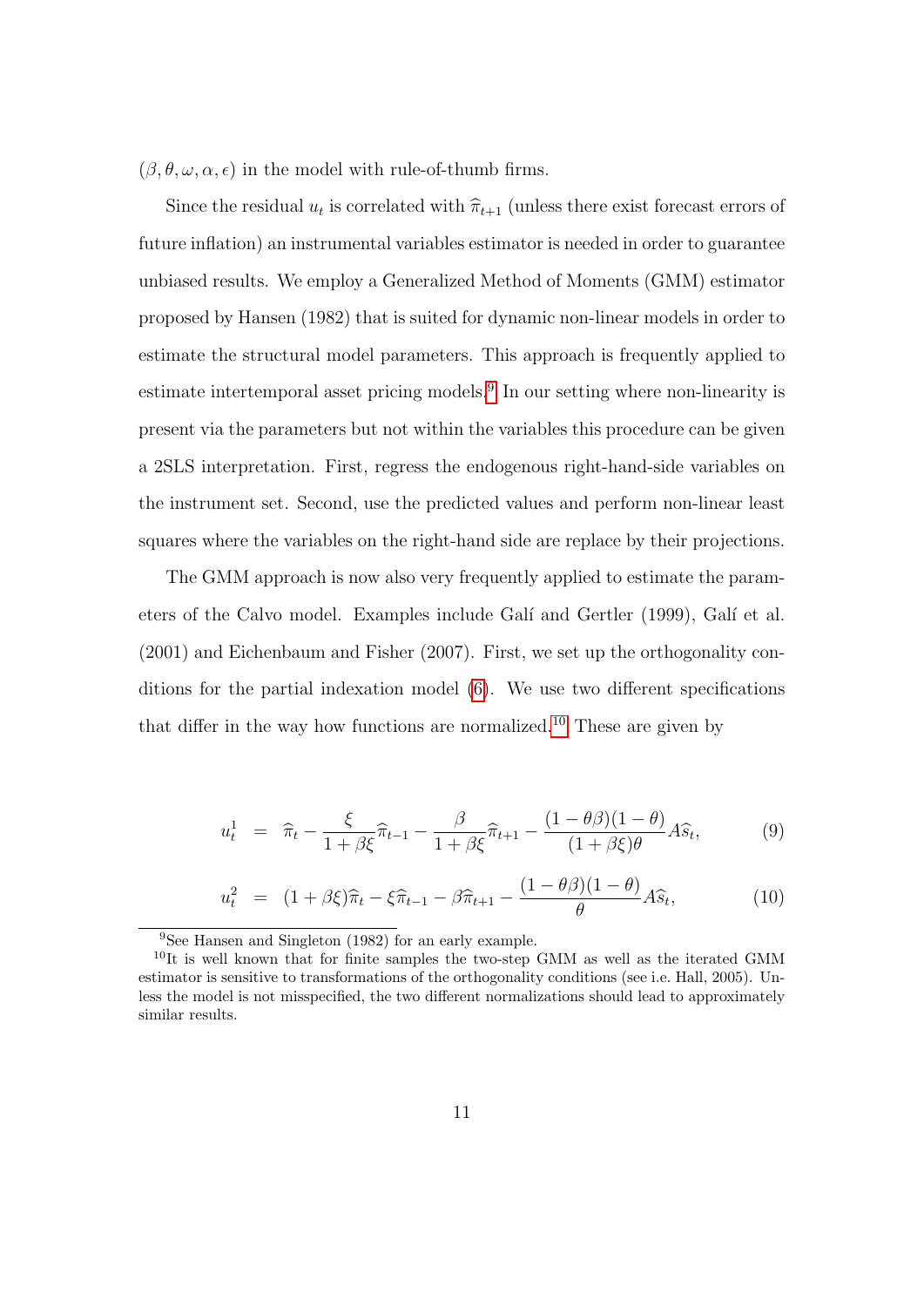with the orthogonality conditions

$$
E_{t-1}\left\{u_t^i\left(\beta,\theta,\xi\right)\mathbf{z_{t-1}}\right\}=0\tag{11}
$$

for  $i = 1, 2$ .  $z_{t-1}$  is the vector of instruments that are assumed to be orthogonal to the error term  $u_t^i$  (under the rationality assumption). Note that  $z_{t-1}$  does only include instruments dated  $t - 1$  or earlier in order to rule out simultaneity issues. This also guarantees that the information is already available at time t due to a potential publication lag.

From [\(9\)](#page-10-2) and [\(10\)](#page-10-2) it follows that  $\theta$  and A (and thus also  $\alpha$  and  $\epsilon$ ) cannot be separately identified. So we are only able to estimate  $\theta$ , the parameter that is of most interest, given reasonable values of  $\alpha$  and  $\epsilon$  which cannot be tested explicitly. To identify the remaining parameters  $\beta$ ,  $\theta$  and  $\xi$  we need at least three valid instruments.

For the model with rule-of-thumb firms, similar orthogonality conditions can be formulated. They only differ with respect to the functional form of the parameters. The two normalizations are given by

<span id="page-11-0"></span>
$$
u_t^{'1} = \hat{\pi}_t - \frac{\omega}{\phi} \hat{\pi}_{t-1} - \frac{\beta \theta}{\phi} \hat{\pi}_{t+1} - \frac{(1-\omega)(1-\theta\beta)(1-\theta)}{\phi} A\hat{s}_t, \tag{12}
$$

$$
u_t^{'2} = \phi \widehat{\pi}_t - \omega \widehat{\pi}_{t-1} - \beta \theta \widehat{\pi}_{t+1} - (1 - \omega)(1 - \theta \beta)(1 - \theta)A\widehat{s}_t.
$$
 (13)

Again, the orthogonality conditions can be formulated as

$$
E_{t-1}\left\{u_t^{i_i}(\beta,\theta,\omega)\mathbf{z_{t-1}}\right\}=0
$$
\n(14)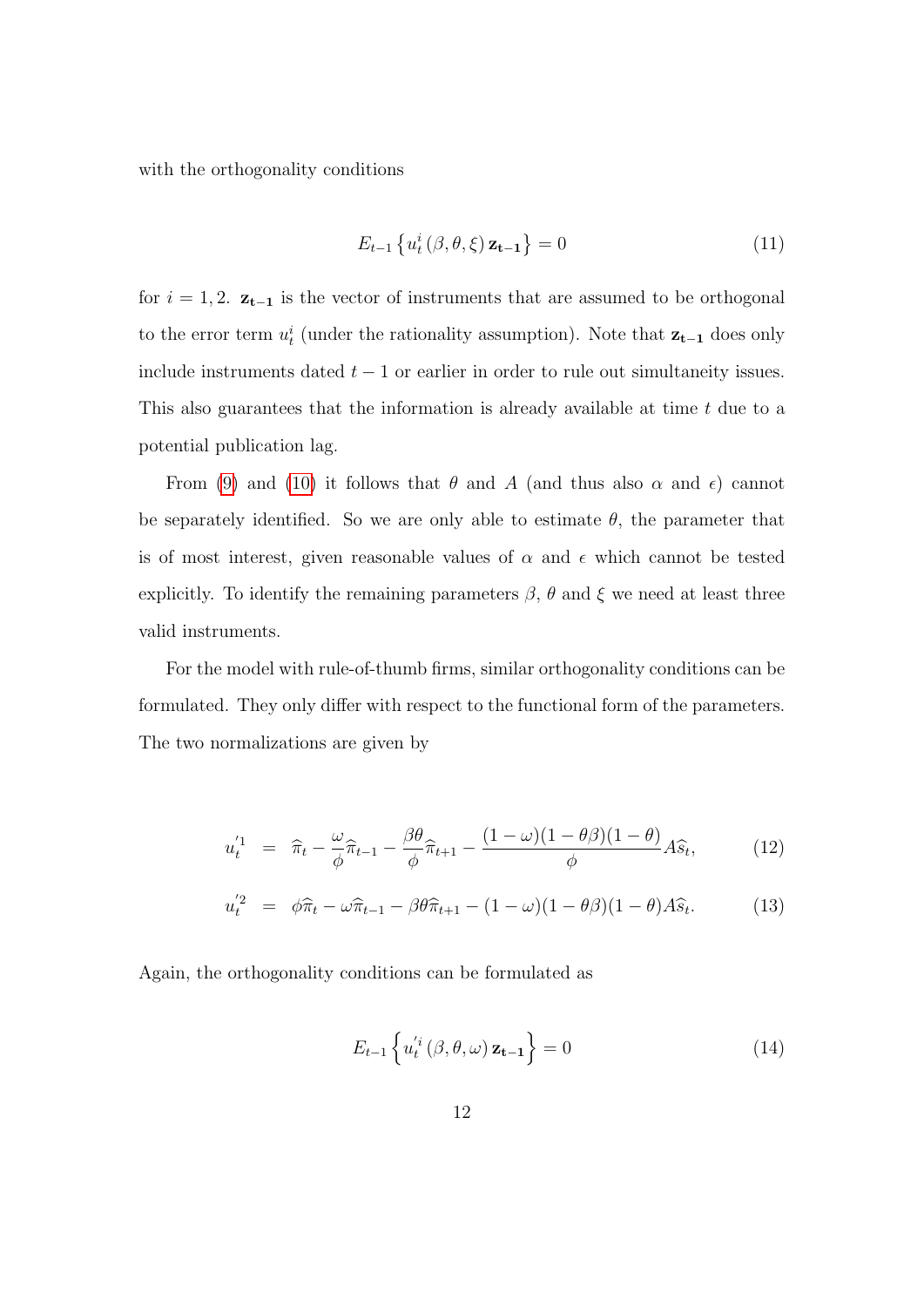for  $i = 1, 2$  with  $\phi = \theta + \omega [1 - \theta(1 - \beta)]$ . Everything else is comparable with the partial indexation model.

#### <span id="page-12-1"></span>4 Data and empirical implementation

Our sample period is 1973.1 - 2004.4. While data before 1973 are principally available, we take this date as starting point since it marks the end of the fixed exchange rate regime of the Bretton Woods system. This is also associated with a change in monetary policy that got more independent from external influences. Inflation is measured as the quarterly annualized change in the GDP deflator. From the production function [\(1\)](#page-4-3) it follows that real marginal cost are proportional to the labor income share in national income. The labor share is defined as the total wage bill  $(W_t N_t)$  divided by nominal GDP  $(P_t Y_t)$ . The variable  $\hat{s}_t$  is constructed as the percentage deviation of the labor share from its sample average (see figure [2\)](#page-32-0).[11](#page-12-0)

Since in our Phillips curve specification the term A cannot be separately identified, we have to calibrate  $\alpha$  and  $\epsilon$  in an economic reasonable way. We set  $\alpha$ , the output elasticity with respect to capital, equal to 0.3 that usually done for the German economy (i.e. Dreger and Schumacher, 2000). More controversial is the calibration of the elasticity of substitution among different goods. For the definition of the steady state mark-up  $\mu$ , it follows that the elasticity of substitution can be redefined as  $\epsilon = \frac{\mu}{\mu}$  $\frac{\mu}{\mu-1}$ . We consider a steady-state mark-up of 10%  $(\mu = 1.1)$  as our baseline value (as it was done by Galí et al., 2001; Eichenbaum and Fisher, 2007). This corresponse to  $\epsilon = 11$ .

<span id="page-12-0"></span><sup>&</sup>lt;sup>11</sup>This is the measure proposed by Galí and Gertler (1999), Galí et al. (2001) and Sbordone (2002).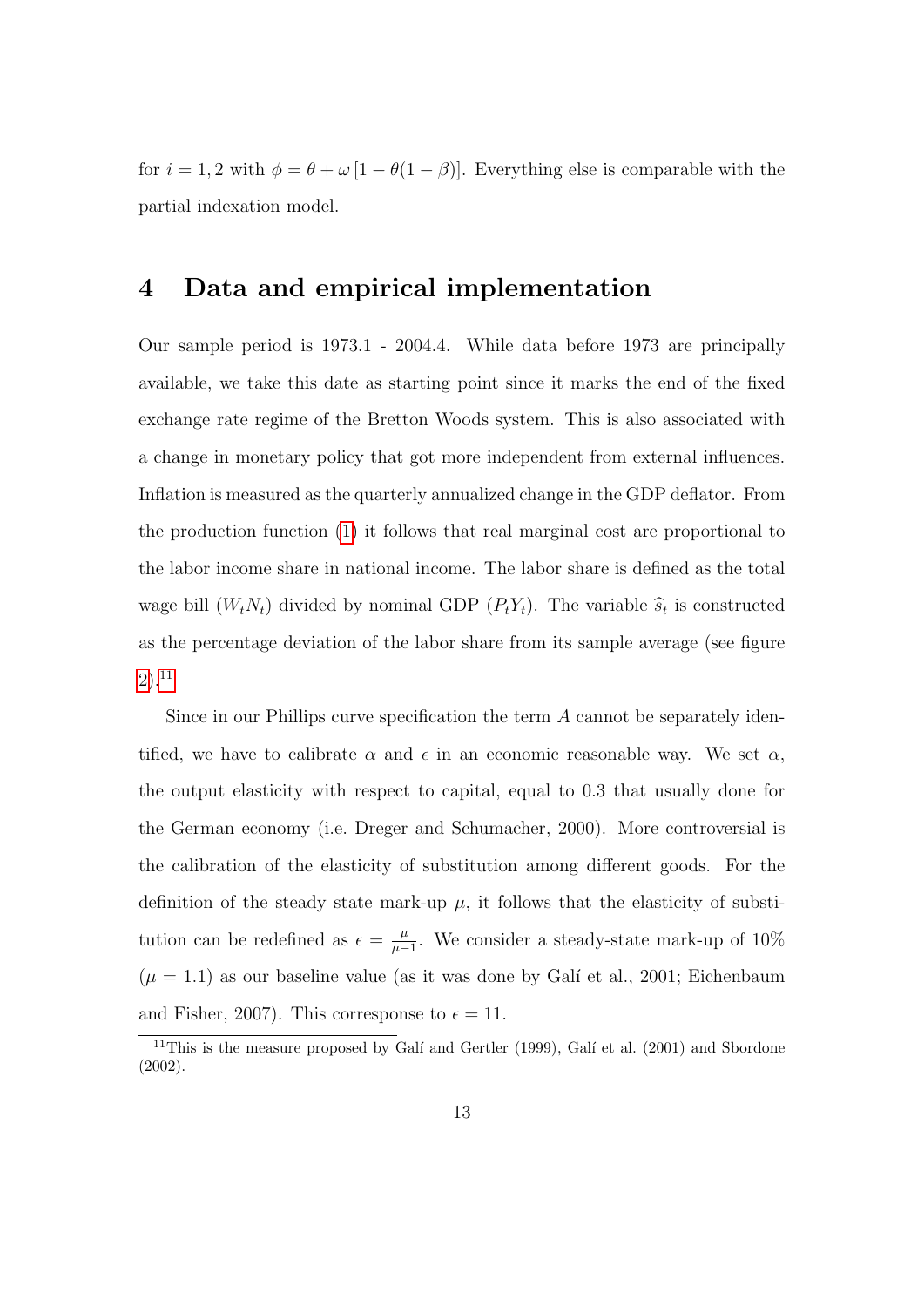A next very crucial issue is concerned with the instrument vector  $z_{t-1}$ . To be a valid instrument, variables have to fulfill two important characteristics. First, they have to be uncorrelated with the error term (which is the orthogonality condition). Second, they have to be correlated with the variable they have to instrument (that is the relevance condition). Both conditions have to be fulfilled to obtain reliable point estimates and confidence intervals of our model parameters. So the first practical challenge is to decide which variables should be included into the instrument set. In principle any variable dated  $t - 1$  and earlier may be considered as instrument since under rational expectations it fulfills the orthogonality conditions. This leaves us with a potentially infinite set of possible variables that could be used as instruments. But as was early recognized by Tauchen (1986) and Kocherlakota (1990) instruments should be used quite parsimonious.[12](#page-13-0)

To deal with problems of redundant instruments we apply a two-step approach where we try to cull out those variables that are really relevant. As a starting point we consider a wide range of possible instruments that include important macroeconomic indicators. This potential instrument list contains Galí and Gertler's (1999) instrument set with inflation, real marginal cost, real-time detrended GDP, wage inflation, commodity price inflation, and the long-short interest rate spread. Further we include as an additional instrument the short interest rate (defined as the three month bill). For the variables  $\hat{\pi}_t$  and  $\hat{s}_t$  we allow for a potential lag length of five quarters; for the remaining candidate variables we use a maximal lag length of 2. The first step of instrument selection contains a preselection of possible instruments within a VAR. Therefore, the two endogenous variables  $\hat{\pi}_{t+1}$  and  $\hat{s}_t$  are

<span id="page-13-0"></span> $12$ Tauchen (1986) finds in a simulation study that the inclusion of additional instruments that are not relevant or only marginally relevant leads to increasing bias of the parameter estimates.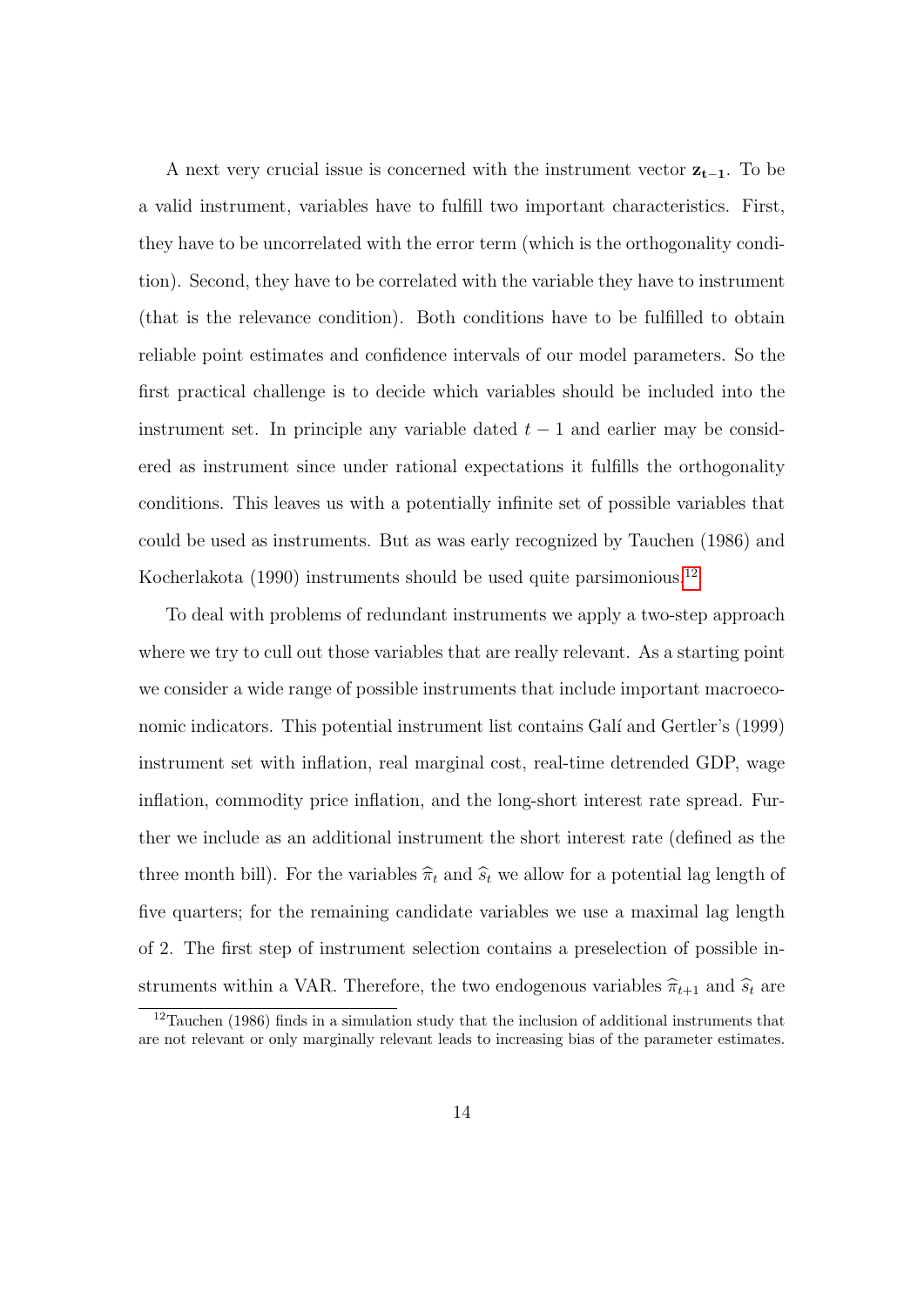regressed on all potential instruments. This specification can be formalized as

$$
\begin{bmatrix} \hat{\pi}_{t+1} \\ \hat{s}_t \end{bmatrix} = \nu + \sum_{i=1}^{L_1} A_i y_{t-i} + \sum_{j=1}^{L_2} B_i x_{t-j} + u_t, \qquad (15)
$$

with  $\nu$  a deterministic term,  $y_{t-i} = [\hat{\pi}_{t-i} \hat{s}_{t-i}]'$  and  $x_{t-i}$  the vector of all other predetermined variables with lag *i*. The maximal lag length is  $L_1 = 5$  and  $L_2 = 2$ .

After estimating the full model we apply a model reduction procedure that works through a sequential elimination of regressors in order to obtain a model that lead to the smallest information criterion.[13](#page-14-0) We base the selection procedure on two selection criteria (AIC and SC). Accordingly, we end up with restrictions on  $A_i$  and  $B_i$  that determine our instrument sets  $z_{t-1}(c^{AIC})$  and  $z_{t-1}(c^{SC})$ , where  $c<sup>j</sup>$  denotes which elements of the candidate set are included in a particular moment condition. Besides the two instrument sets based on the information criteria, we also take Galí et al.'s  $(2001)$  set as a benchmark.

Thus, we have three candidate instrument sets with the following size:

- AIC based instrument set: that includes 14 of 21 potential instruments (see sec [1\)](#page-33-0),
- SC based instrument set: that includes 11 instruments (see sec [1\)](#page-33-0),
- Galí et al.'s (2001) instrument set: that includes inflation with lags  $t 1$  to  $t-5$ , labor share, wage inflation and output gap from  $t-1$  to  $t-2$  (all

our Phillips curve specification.

<span id="page-14-0"></span> $13$ The sequential elimination of regressors strategy works through sequentially delete those regressors which lead to the largest reduction of the specified criterion until no further reduction is possible. This procedure is implemented in the software package JMulTi (see Lütkepohl and Krätzig, 2004; Brüggemann and Lütkepohl, 2000). Note, that the selection mode takes the inflation term with one lag as given, since this term also enters as a predetermined variable into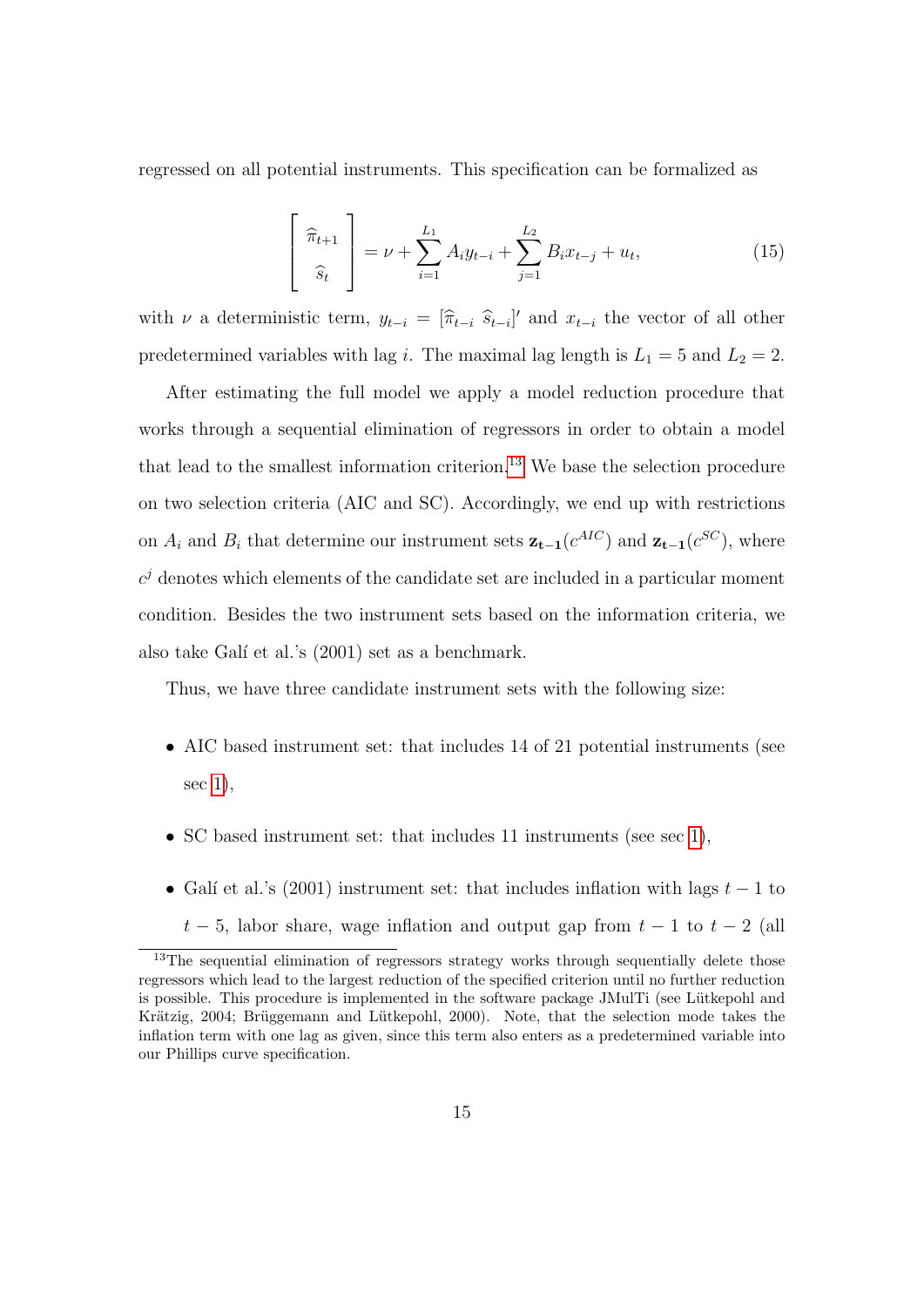together 11 instruments),

The sensitiveness of our results with respect to different instrument sets should indicate whether there are problems with redundant instruments or weak instruments.

As a second step we also apply a moment selection test after we performed the GMM estimation to evaluate our preselection based on model reduction techniques. This strategy is based upon the relevance condition. Therefore we use a moment selection criterion proposed by Hall, Inoue, Jana and Shin (2007). This criteria is defined as

$$
RMSC(c) = \ln\left[ \left| \hat{V}_{\theta,T}(c) \right| \right] + (|c| - p) \ln(T^{1/3})/T^{1/3}
$$
 (16)

where  $\hat{V}_{\theta,T}(c)$  is the covariance matrix of the model parameters conditional on the instrument set  $c$ . The second term is a BIC-type penalty term with  $T$  the sample size and  $p$  the number of parameters to be estimated. The idea is to select the instrument vector that minimizes this criterion. Since the relevance condition can be interpreted as statement about the asymptotic variance of the estimator, the sample analog is the natural basis to construct an information criterion. Hall et al. (2007) show that the natural logarithm of the determinant of the variance can serve for this purpose. Note that this procedure only works when there are no weak instrument problems present. Meaning that it is necessary to have at least some variables that are considerably correlated with the endogenous variables they have to instrument.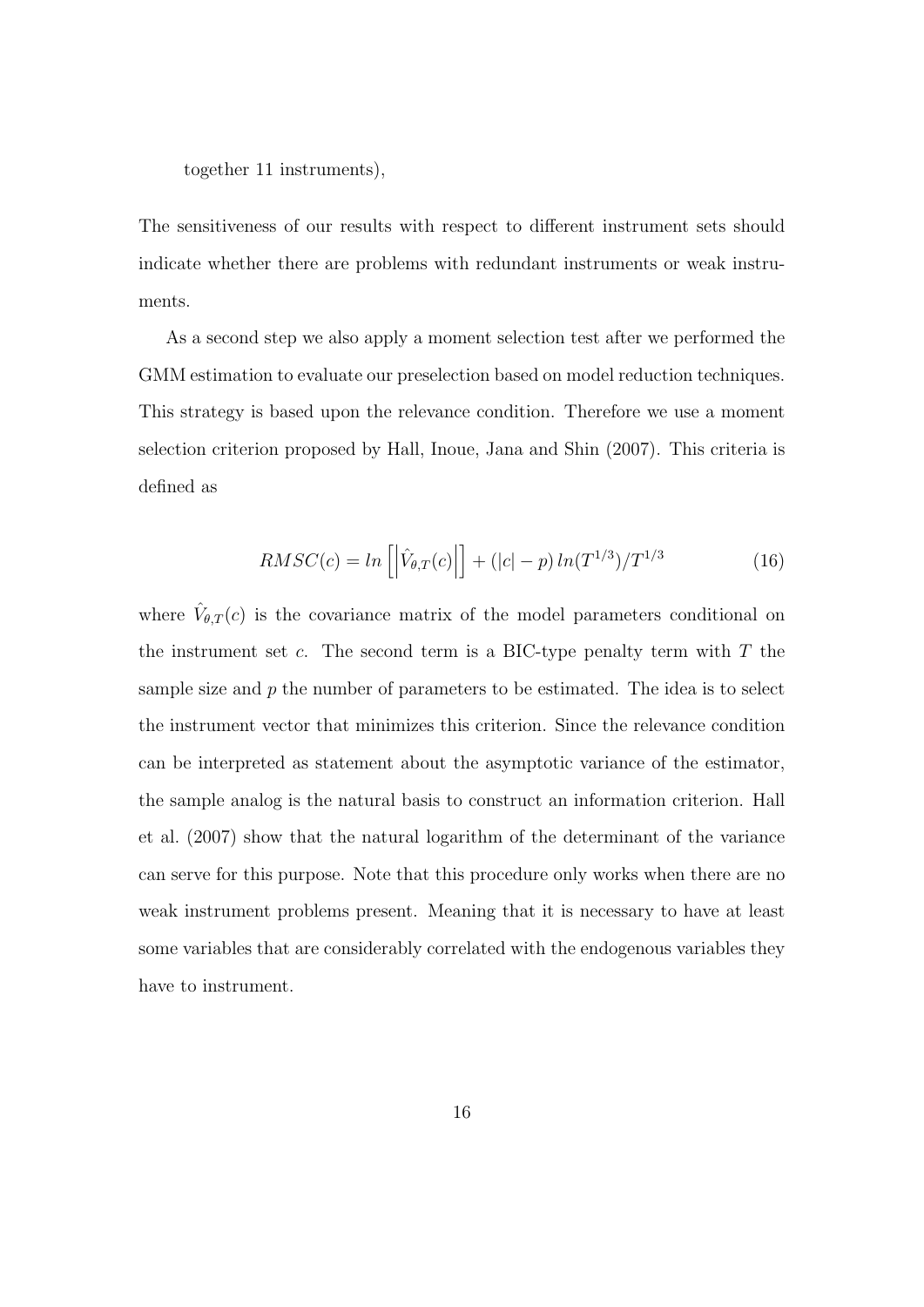### 5 Estimation Results

In this section we present the results of the structural model and their robustness to several empirical aspects. First, we check for the sensitivity with respect to different instrument sets and with respect to different orthogonality conditions. As pointed out above the instrument relevance is essential for the reliability of GMM point estimates and confidence intervals. So, we report estimation results with the instrument set used by Galí et al.  $(2001)$  and compare that with those that are based on a preselection as discussed in section [\(4\)](#page-12-1).

For the model with partial indexation (Table [2\)](#page-34-0) the results do not differ much across orthogonality conditions and instrument sets (an exception are the results based on the second orthogonality condition with GGL's instrument set with inflated standard errors). The RMSC criteria that is applied to evaluate the relevance of the instrument set favors the SC based instrument set. With this particular instrument set the point estimate for  $\theta$  varies from 0.61 to 0.69. These are different form zero and different from one as well (this is necessary for the model to hold at least from an economic perspective). The estimates display reasonable values for  $\theta$ which implies that firms re-optimize prices about every 3 quarters. In addition, the J test does not indicate any problems for this specification. The point estimates of the discount factor  $\beta$  are somewhere around one which is also plausible form an economic point of view. We find little evidence for the full indexation scheme  $(\xi = 1)$  as proposed by Christiano et al. (2005) since the coefficient tests reject this hypothesis. Furthermore, we do not even find a significant role for partial indexation in general impliing that  $\xi$  is not different from zero. This finding favors a pure forward looking specification without a lagged inflation term.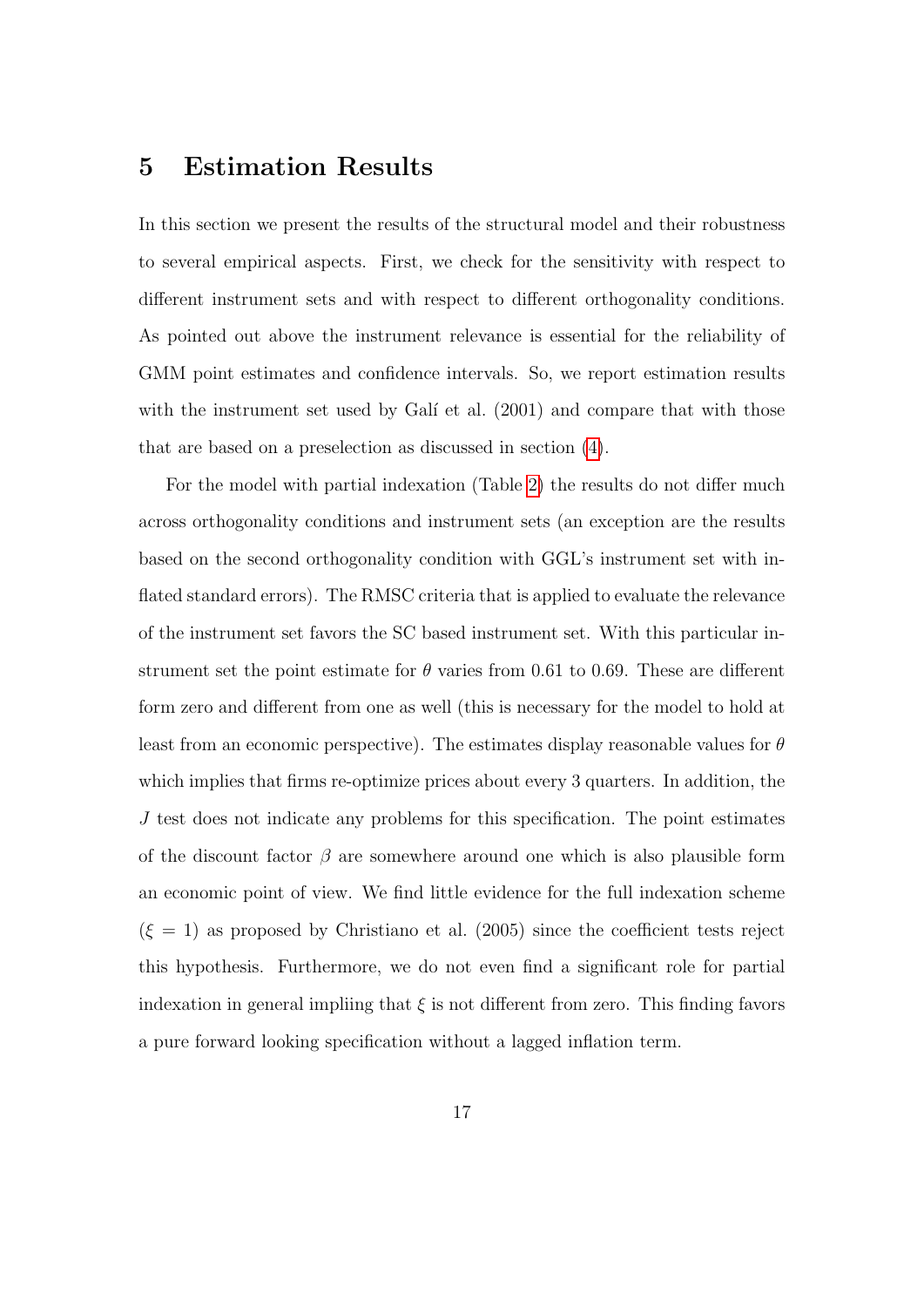The evidence is more mixed by looking at the model with rule-of-thumb firms (Table [3\)](#page-35-0). Here, the results differ considerably with respect to the way how the orthogonality condition is formulated. This is particularly true for point estimates of  $\theta$  where the first orthogonality condition produces similar results as the model with partial indexation. But with orthogonality condition (2) the estimated values for  $\theta$  are much smaller. Additionally, the J test is significant for that specification. This casts doubt on the estimation results based on condition (2), but also on the model in general. Since this sensitivity to the normalization of the orthogonality condition may indicate some form of model misspecification. The estimates for the remaining parameters do not differ much from the ones obtained with the partial indexation scheme. Again, the discount factor is close to one and the backward looking inflation term ( $\omega$  in this specification) seems to be unimportant.

We further check the sensitivity of our results for different assumption about firm specific marginal cost. We first show how the estimates of  $\theta$  change when we assume a markup of 25% ( $\mu = 1.25$ ) instead of 10% as assumed in our baseline specification (Table [4\)](#page-35-1). As expected, the point estimates for  $\theta$  rise slightly whereas the remaining parameters are in principal uneffected. But again the estimates of  $\theta$  stay in an economic meaningful range and cannot be rejected on empirical grounds. Next we give up the assumption of firm specific marginal cost and assume equal marginal cost accross firms  $(A = 1)$  as in the baseline model of Galí and Gertler (1999). This leads to further rise of estimated parameter  $\theta$  to about 0.8 in the partial indexation model and to 0.6 to 0.8 in the model with rule-of-thumb firms (this implies an average frequency of price-reoptimization between 3 and 9 quarters). This specification still coincides with a sticky price framework which manifests in a higher degree of price rigidity. From an empirical point of view we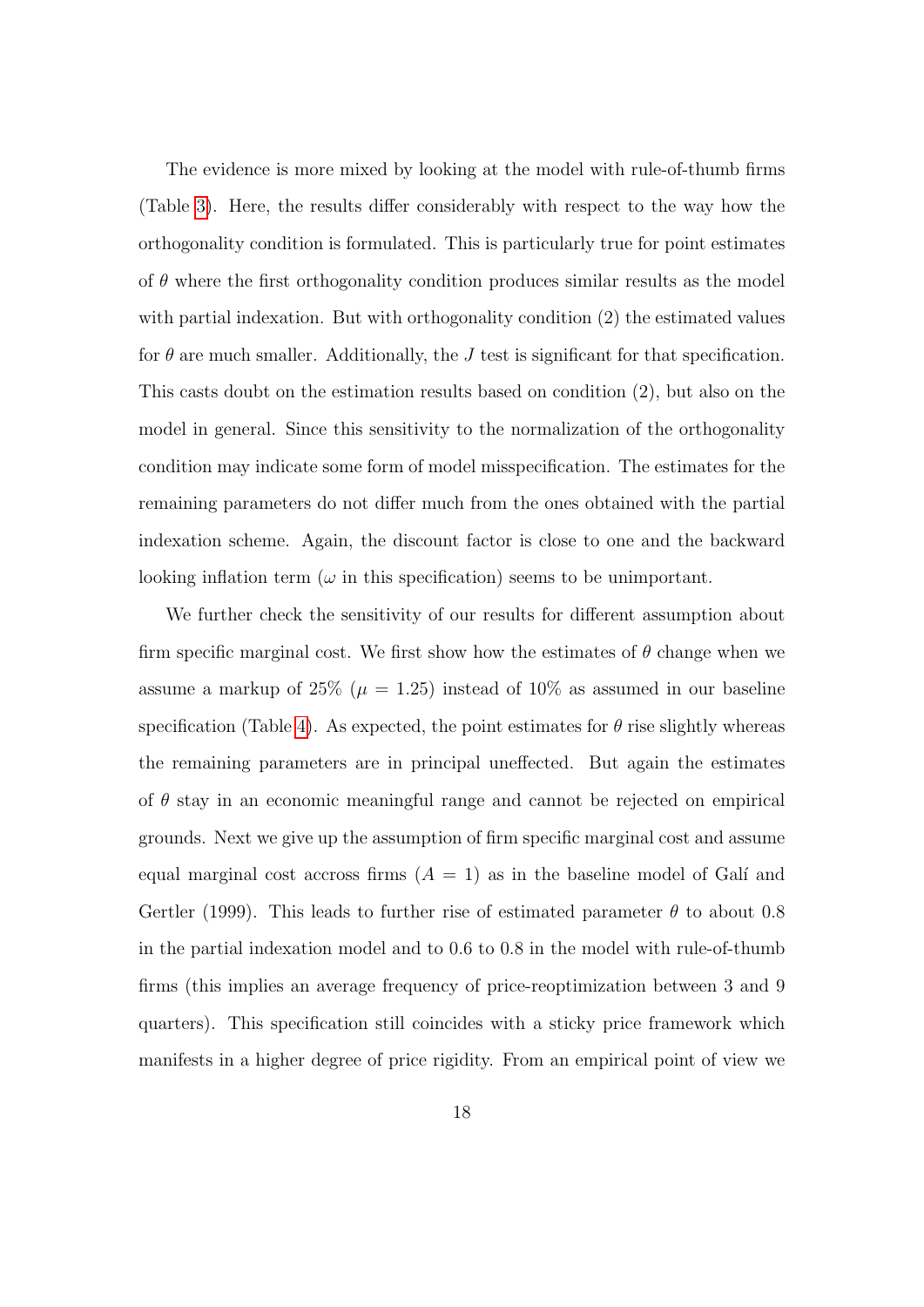cannot favor one spefication over the other which only differs with respect to the way how firm specific marginal cost from average marginal cost. Since the model is compatible with different assumptions about firm specific marginal cost it also introduces an additional source of uncertainty in estimating  $\theta$  and the frequency of re-optimization.

These findings also hold for the case when we restrict the different model specification to the pure forward looking specification and a discount factor of  $\beta = 0.99$ (Table [7\)](#page-36-0). Therefore we employ a likelihood ratio type test where we check whether the imposed restrictions can be rejected (Table [5](#page-36-1) and [6\)](#page-36-2). The tests indicate that the restrictions cannot be rejected and are thus imposed. With these restrictions both model specifications (the partial indexation model as well as the model with rule-of-thumb firms) are the same. This specification is purely forward-looking (does not include a lagged inflation term) where the coefficients are non-linear functions of the parameter  $\theta$ . Again we can construct two different orthogonality conditions that differ with respect to the particular normalization. As with the rule-of-thumb specifications the estimation results for  $\theta$  differ considerably. But when we impose less real rigidity  $(A \rightarrow 1)$  the values for  $\theta$  converge slightly, but the frequency of re-optimization of price changes is always twice as high as in the orthogonality condition (2) compared to the first one.

Finally, we also have a look at the sensitivity of inflation to our marginal cost variable. We denote the reduced form coefficient in front of the marginal cost variable with  $\lambda$  (which is defined as  $\lambda = \frac{(1-0.99\theta)(1-\theta)}{\theta}A$ ). To evaluate whether  $\lambda$  is significant we use the point estimates for  $\theta$  and its variance to construct standard errors for  $\lambda$  with the delta method. The results are displayed in Table [8](#page-36-3) and are quite heterogeneous with respect to parameter values as well as for their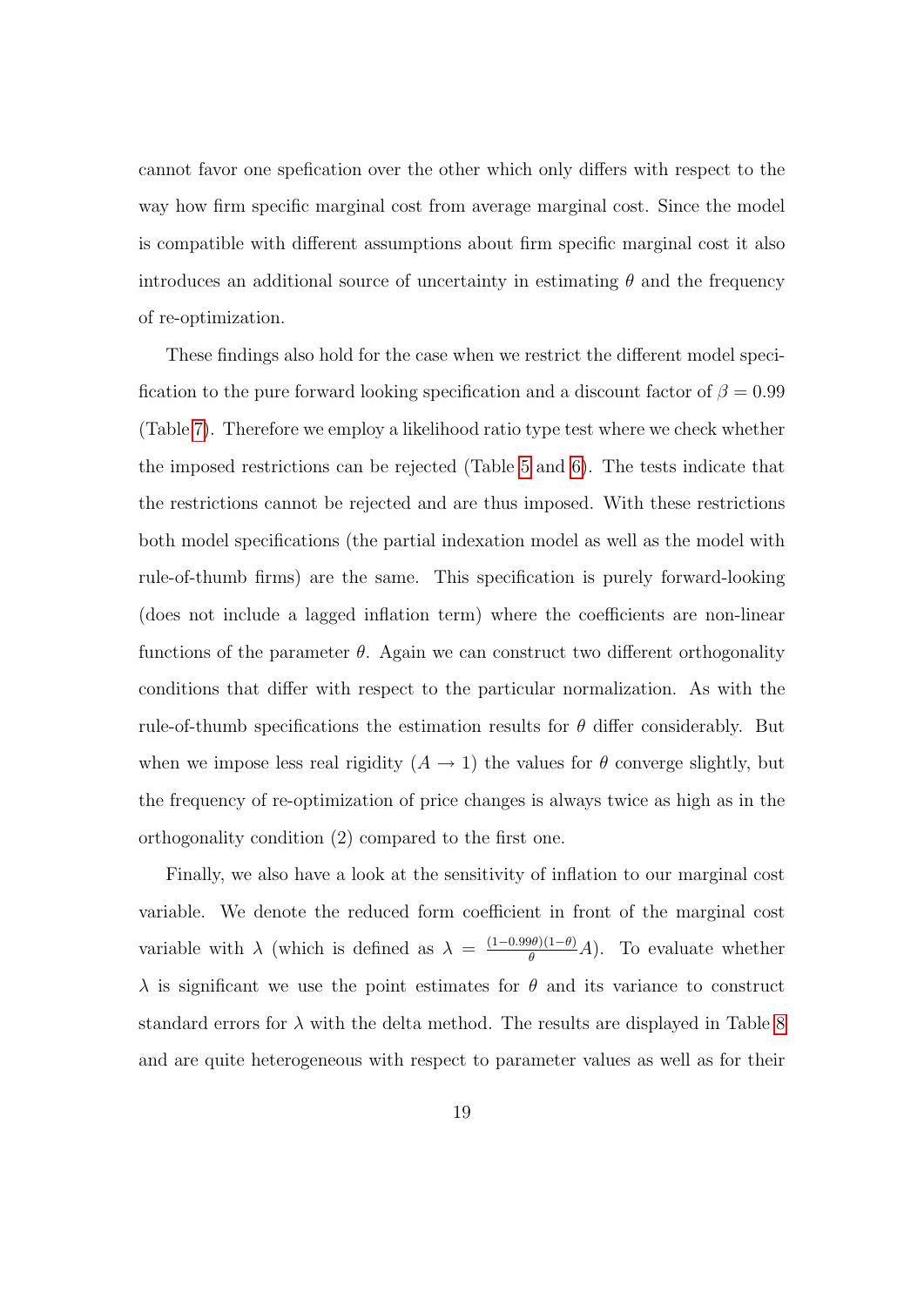significance level. For the first specification we find small values of  $\lambda$  that are not significant at conventional levels. The opposite is true for the second orthogonality condition. There we find larger values for  $\lambda$  that are always significant. These result cast doubt whether marginal cost is indeed the driving variable for inflation or whether the labor share is the correct measure of marginal cost.

#### 6 Robustness Analysis

We now consider some kind of robustness analysis within our GMM framework. Since it was sometimes argued that the New Keynesian Phillips curve omits further inflation lags (i.e. Jondeau and Le Bihan, 2006), we check whether our basic results hold when we put three more lags of inflation into our Phillips curve specifications. When the former specification is correct additional lags should not be a determinant of actual inflation (they should be solely a predictor of future inflation).

Tables [9](#page-37-0) and [10](#page-37-1) shows the results of these augmented specifications. Although the general interpretation continues to hold, we find that in either case the estimate of  $\theta$  is higher than based on our baseline specification. The other parameters do not considerably change and still lie inside a plausible range. Another important feature, the differences between the orthogonality conditions (1) and (2) in the rule-of-thumb model, is still present and is not overcome by the inclusion of the additional variables. Some of these lags indeed turn out to be significant determinates of inflation (specifically the fourth lag). Similarly to Galí and Gertler (1999) we also test whether the sum of these coefficients are different from zero. We use a Wald test and find no evidence that the sum of additional lags are important.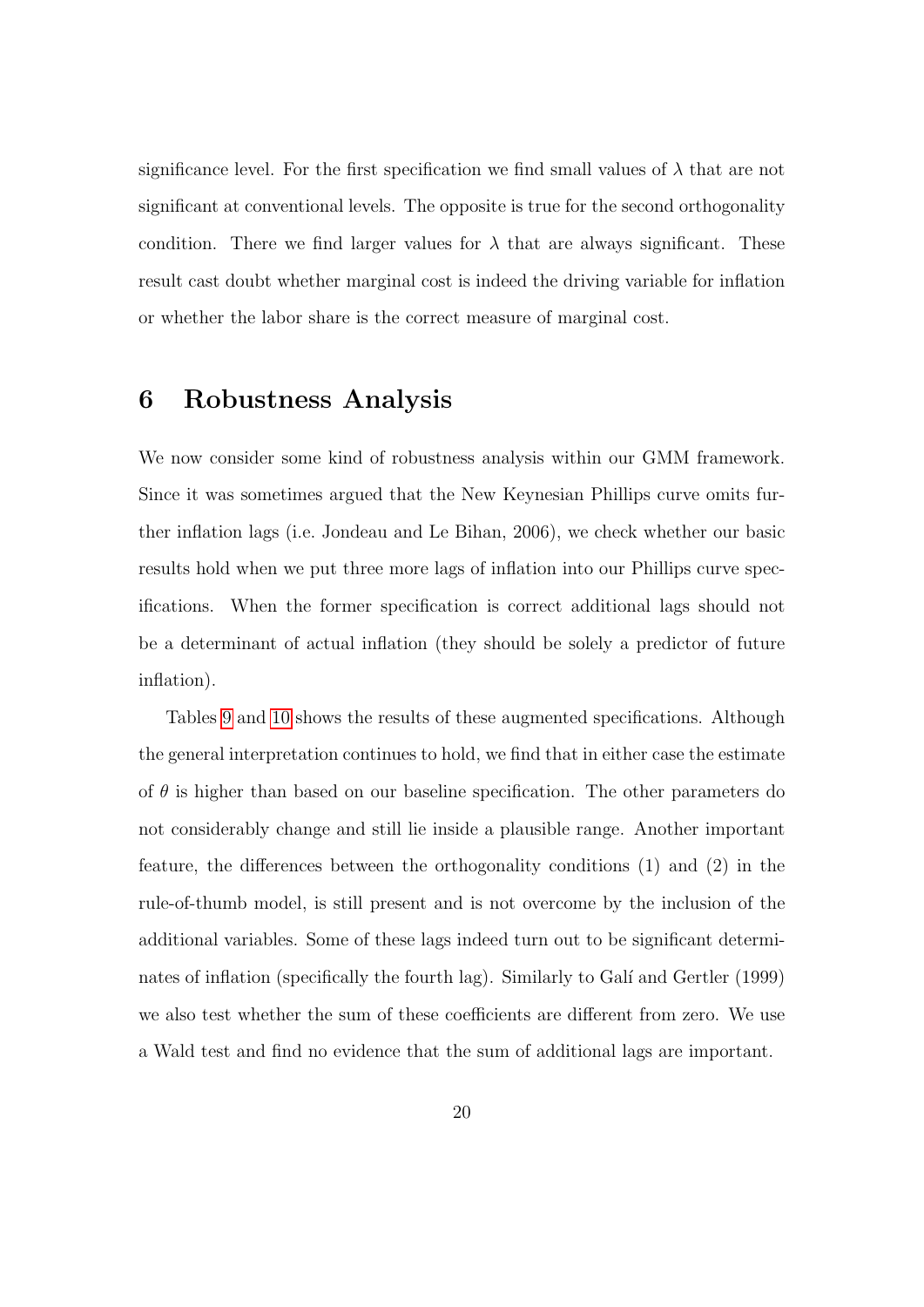Overall, the inclusion of additional lags does not lead to a complete rejection of our original specification. But it further shows how sensitive estimates of  $\theta$  are to small changes of the model. Particularly the significance of the fourth lag of inflation calls for an extension of the baseline model that displays this pattern.

#### 7 An identification robust alternative

So far our analysis rests on the assumption that our instrument set is sufficiently correlated with the endogenous variables under consideration. This means we have assumed that our regression analysis does not suffer from weak instrument problems. But as shown by a vast literature, the presence of weak instruments may cause serious distortions in standard IV point estimates, hypothesis tests and confidence intervals (see Stock, Wright and Yogo, 2002, for an overview of problems caused by weak instruments and some recommendations to deal with it.). Several authours, including Ma (2002), Nason and Smith (2005), Dufour, Khalaf and Kichian (2006) and Mavroeidis (2006) provide evidence that weak instrument problems may be present in standard GMM estimations of the new Keynesian Phillips curve.

That is why we have to highlight potential problems with weak instruments or weak identification in our estimation strategy as well. This is done in more detail in this section. In section [4](#page-12-1) we have already tried to selection our instruments on some kind of objective method in order to choose only instruments that are really correlated with the endogenous regressors. But this does by no means help to screen whether weak instrument problems may be present in our analysis. As shown by Mavroeidis (2005) standard pre-tests of identification (or weak in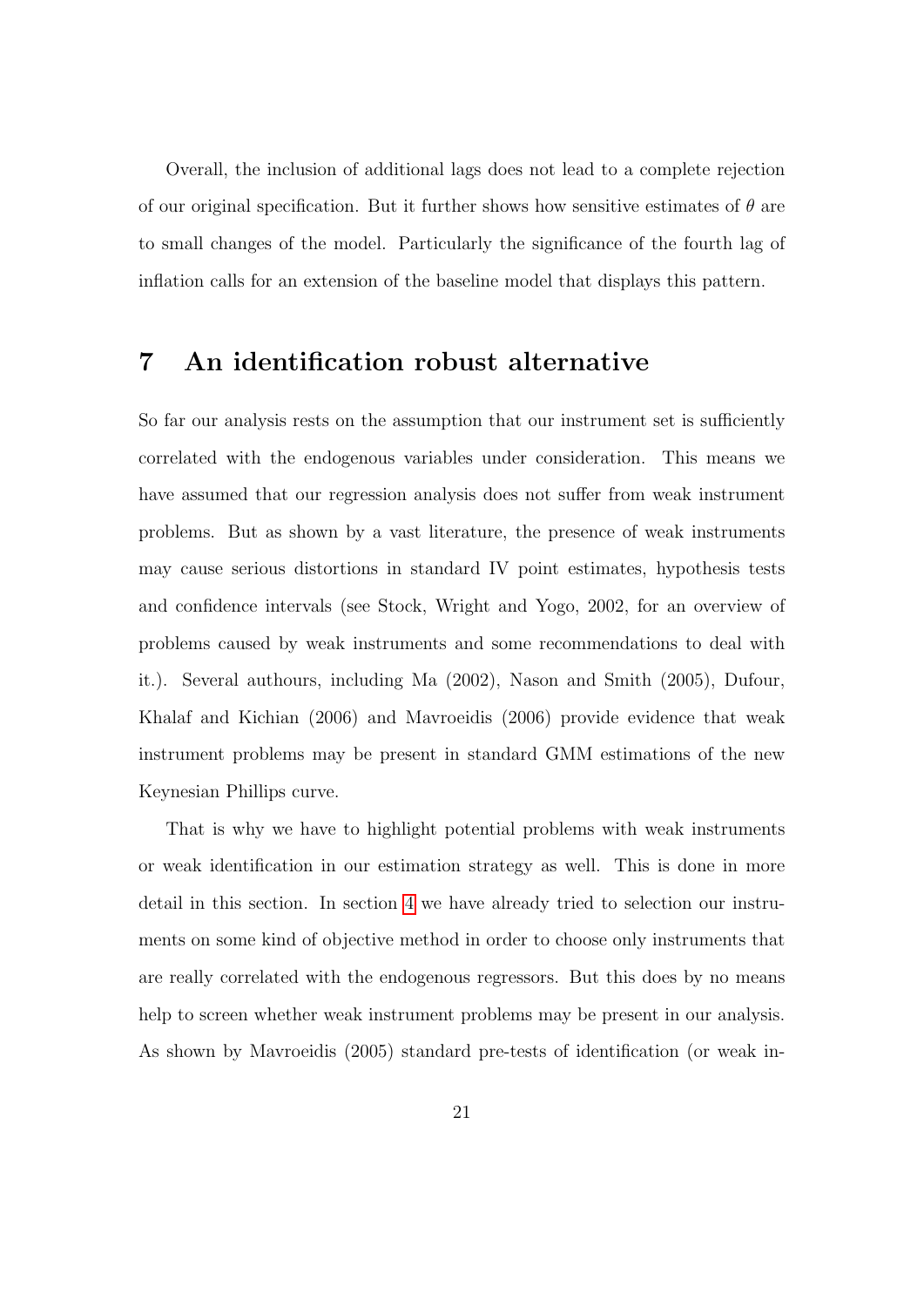strument problems) are inappropriate in our setting. So we reevaluate our GMM results with an identification robust method that is fully robust to problems induced by weak instruments and weak identification. Therefore, we stick to a nonlinear variant of the Anderson-Rubin Statistic as suggested by Stock and Wright (2000). They show that identification robust confidence sets can be obtained from the continuous-updating GMM (CUE) objective function.<sup>[14](#page-21-0)</sup> In the linear simultaneous equations model these so called S-sets are asymptotically equivalent to confidence sets constructed by inverting the Anderson-Rubin test statistic.

As shown by Dufour (2003) the AR statistic is well suited for validating a structural model, since it is not only robust to the presence of weak instruments, but it is also robust to model misspecifications like overidentification and thus provides an alternative to the standard J test. S-sets also share the characteristic of identification-robust procedures as described in Dufour (1997) which require that whenever parameters are not identified, the results should lead to uninformative and thus unbounded confidence sets. S-sets contains all parameter values for which the joint hypothesis  $\vartheta = \vartheta_0$  and that the overidentifying conditions are valid. So, whenever the model is misspecified and the overidentifying conditions are invalid, the S-sets can be null. With weak instruments (or irrelevant instruments), the S-sets can contain the entire parameter space. While this is a favored property of this test because it ensures robustness to many pitfalls, it also needs some caution in interpreting the results of the model. Particularly, when S-sets are small this can be because the model is correctly specified or because it is misspecified but

<span id="page-21-0"></span><sup>&</sup>lt;sup>14</sup>The continuous-updating GMM estimator was invented by Hansen, Heaton and Yaron (1996). As opposed to the standard two-step GMM estimator, the CUE evaluates the weight matrix at the same parameter value as the orthogonality conditions.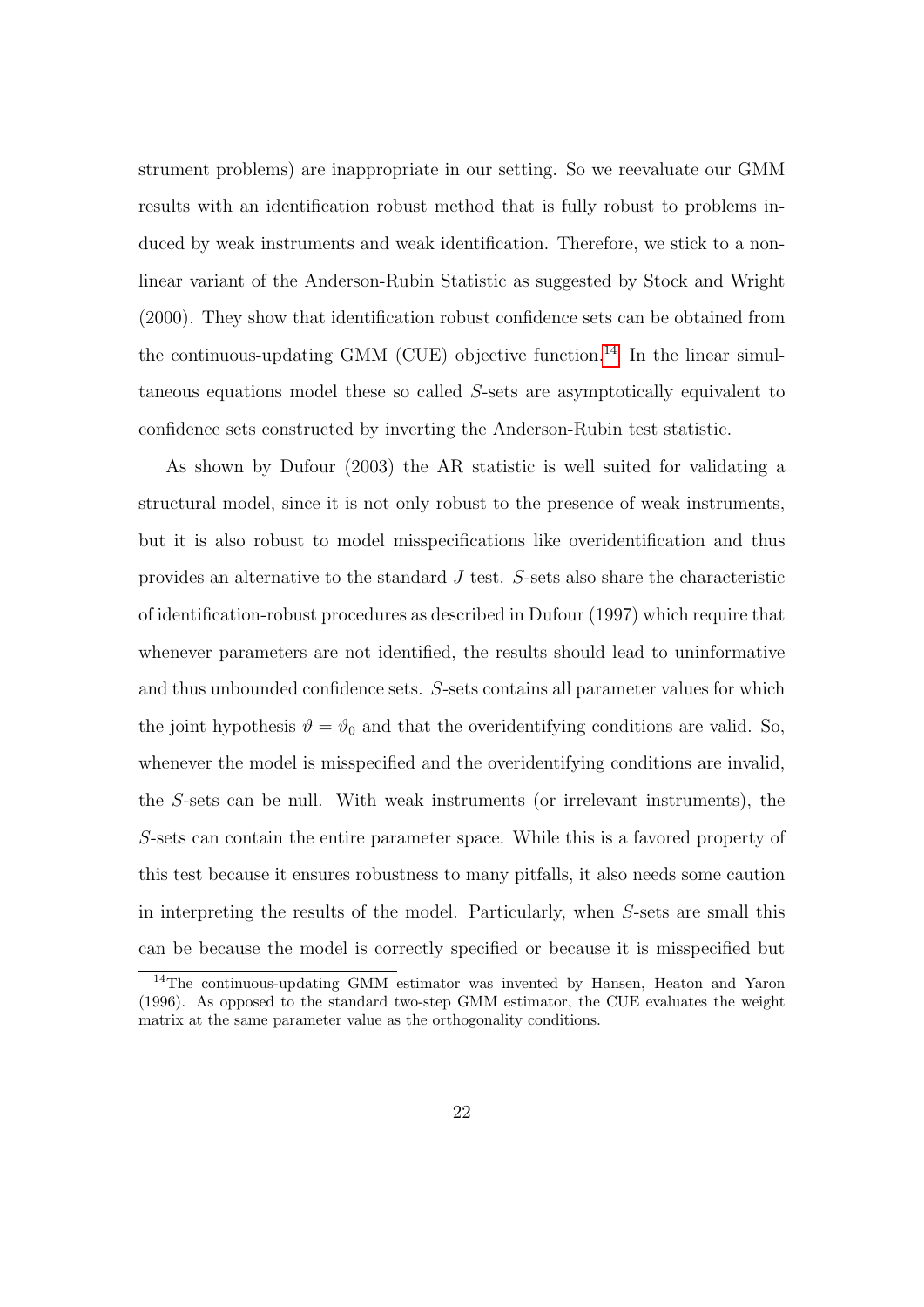does not lead to a full rejection.[15](#page-22-0)

Now we turn back to our model specifications where the objective function of the CUE is given by

$$
S(\vartheta) = \left[\frac{1}{T} \sum_{t=1}^{T} \phi_t(\vartheta)\right]' V(\vartheta)^{-1} \left[\frac{1}{T} \sum_{t=1}^{T} \phi_t(\vartheta)\right]
$$
(17)

with  $\vartheta$  the parameter vector of interest;  $\phi_t(\vartheta) = u_t(\beta, \theta, \omega) \mathbf{z}_{t-1}$  with  $u_t(\beta, \theta, \omega)$ as defined in [\(9\)](#page-10-2) and [\(12\)](#page-11-0) and  $z_{t-1}$  the vector of instruments. Note that the CUE is invariant to transformations of the orthogonality condition, so we do not have to consider this differentiation.  $V(\vartheta)$  is defined as a HAC estimator to allow for serial correlation as well as heteroskedasticity in the residuals. This coincides with the two-step estimator used above.

We now check whether our baseline GMM results hold when we use S-sets as suggested by Stock and Wright (2000). First, we examine whether our GMM point estimates are also included the S-sets. This should be the case when the model is correctly specified and there are no weak instrument problems present. We start with the pure forward looking specification where we test the null hypothesis of whether  $\beta$  and  $\theta$  are (0.99, 0.58) or (0.99, 0.18) which corresponds to the GMM estimates of Table [\(7\)](#page-36-0) with  $A = 0.175$ . According to Stock and Wright (2000)  $S(\beta_0, \theta_0) \stackrel{D}{\rightarrow} \chi^2_k$ , where  $S(\beta_0, \theta_0)$  is the objective as defined above evaluated at the true parameter values. Table [\(11\)](#page-37-2) reports the results of this test type. The results indicate that problems with the orthogonality conditions may be present since the test rejects the the hypothesis for both GMM point estimates, at least at the 10%

<span id="page-22-0"></span><sup>15</sup>This may become relevant when there are many instruments. In this case the power of the test might be too low to reject a potentially misspecified model.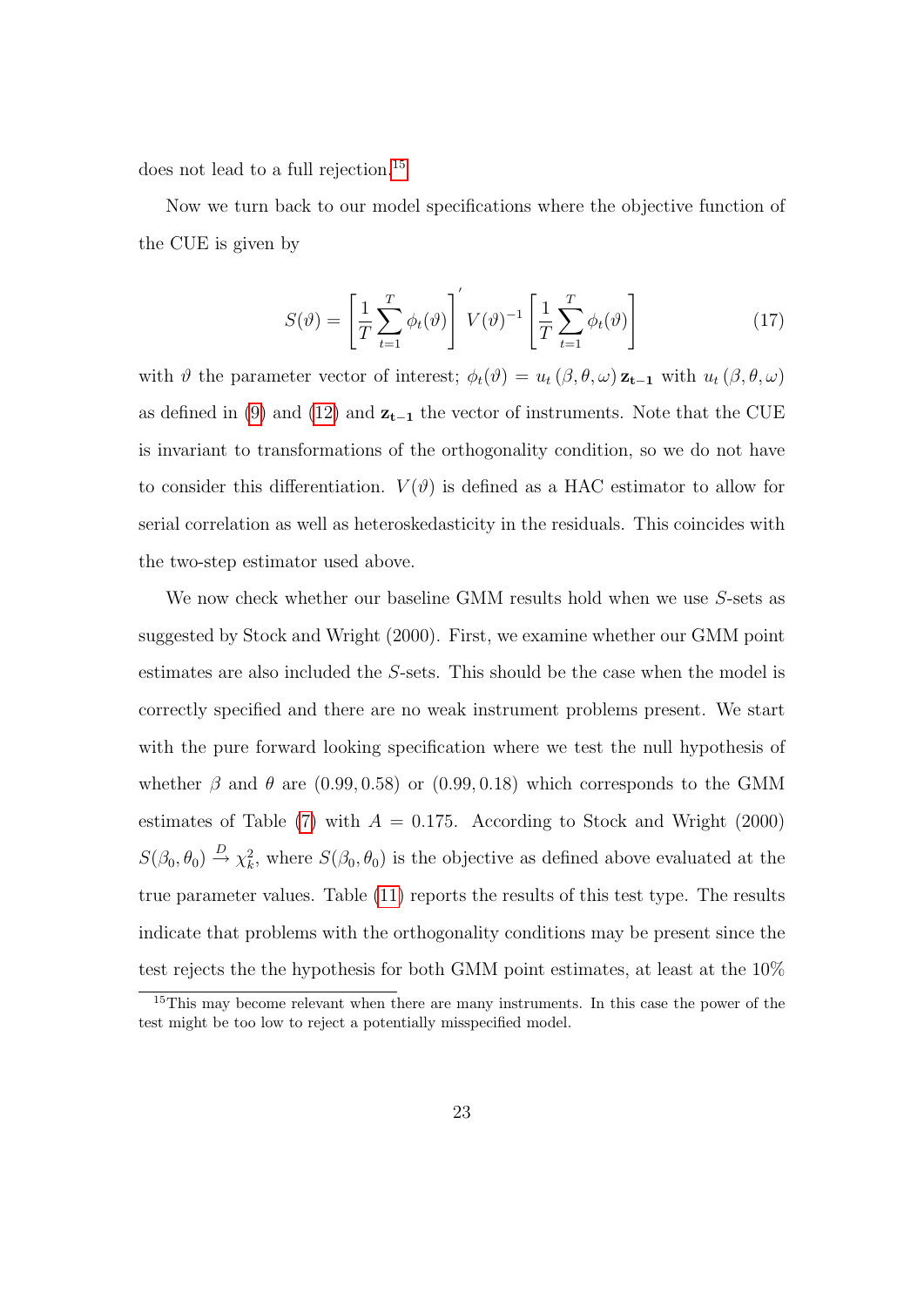level.<sup>[16](#page-23-0)</sup> Now, we ask whether there exists a value of the parameter vector for which the model is not rejected.<sup>[17](#page-23-1)</sup> Given this particular instrument set (based on the  $SC$ ) we find no parameter combination that lies inside the 90% S-set. That means that the confidence interval is empty and we have to reject the model. As mentioned above this indicates that the overidentifying conditions are invalid. So there may be one or more variables in our instrument set that do not fulfill the orthogonality condition. A natural candidate is a variable that is measured in  $t-1$ , so agents do not use this kind of information. We exclude some of the instruments from period  $t-1$  variable-by-variable and find out that the wage inflation is the variable that causes the AR type test to reject the model. So we exclude that variable and redo the analysis.

With our adjusted instrument set the S-sets are non-empty and can be used for inference of our model. Figure [1](#page-24-0) shows the 90% confidence regions obtained with that method along with the standard GMM results and their  $90\%$  confidence ellipsis for different model specifications. Generally, we find rather small S-sets irrespectively which particular model is used or which restrictions are imposed. For the partial indexation model, the computed S-set (only computed for economic reasonable paramter values between 0 and 1) lies completly inside the two GMM ellipses. The regions all include the null of parameter  $\xi$ , impliing that this value is not significantly different from zero. The results based upon the S-sets also imply a parameter value for  $\theta$  of about 0.6 which translates into a frequency of price reoptimization of 2.5 quarters. The GMM results are similar. This estimate is in line

<span id="page-23-0"></span><sup>&</sup>lt;sup>16</sup>Although the test is more in favour of the first estimate, denoted by  $\hat{\theta}_{GMM1}$ . But we follow Stock and Wright and take the 90% S-set as our final decision criterium.

<span id="page-23-1"></span><sup>&</sup>lt;sup>17</sup>The paramter space that we consider involves all possible values in the range of 0 to 1. In the search process all values between this range are evaluated with increments of 0.01.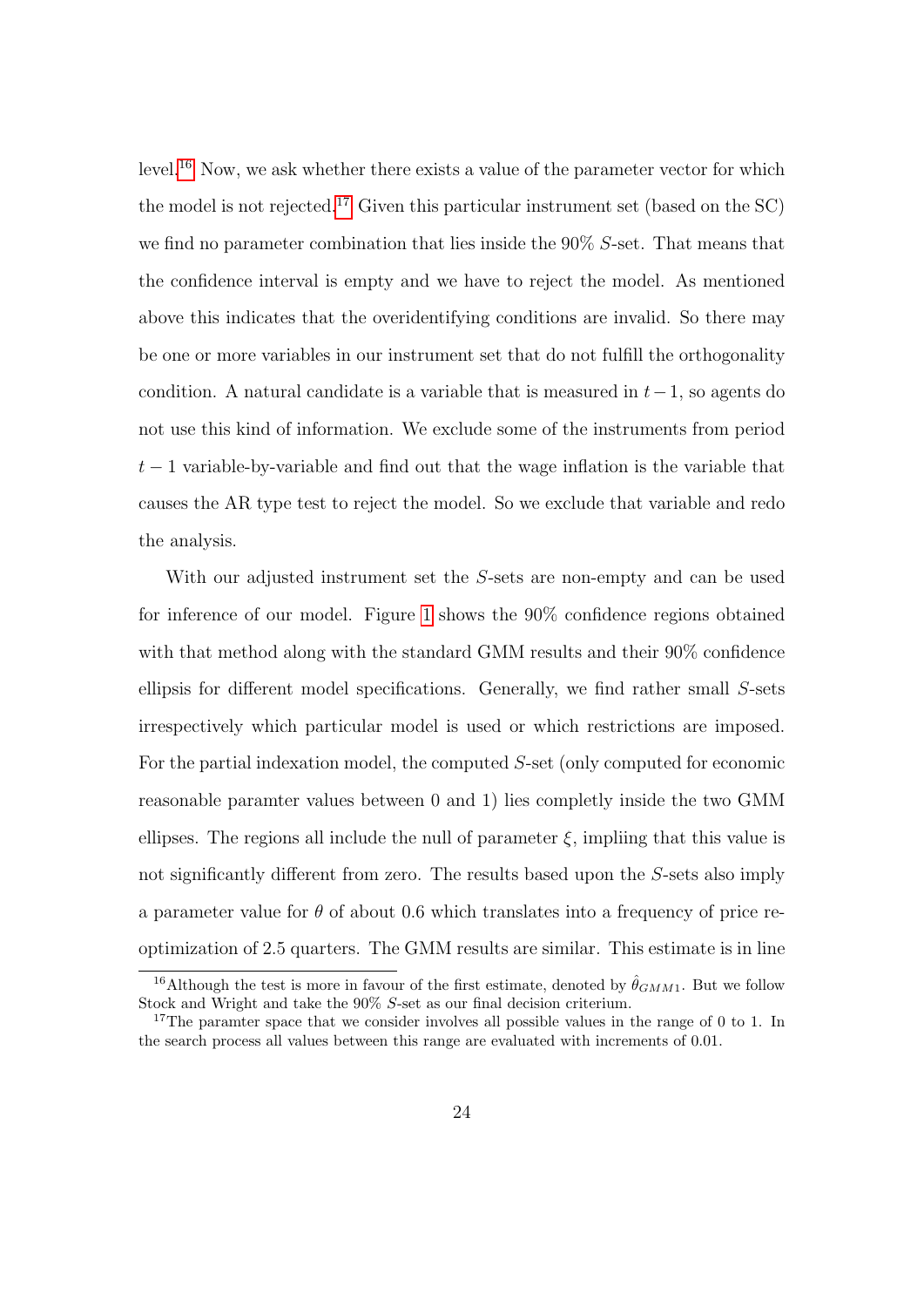

<span id="page-24-0"></span>Figure 1: Joint 90% S-sets and 90% GMM confidence ellipses for different specifications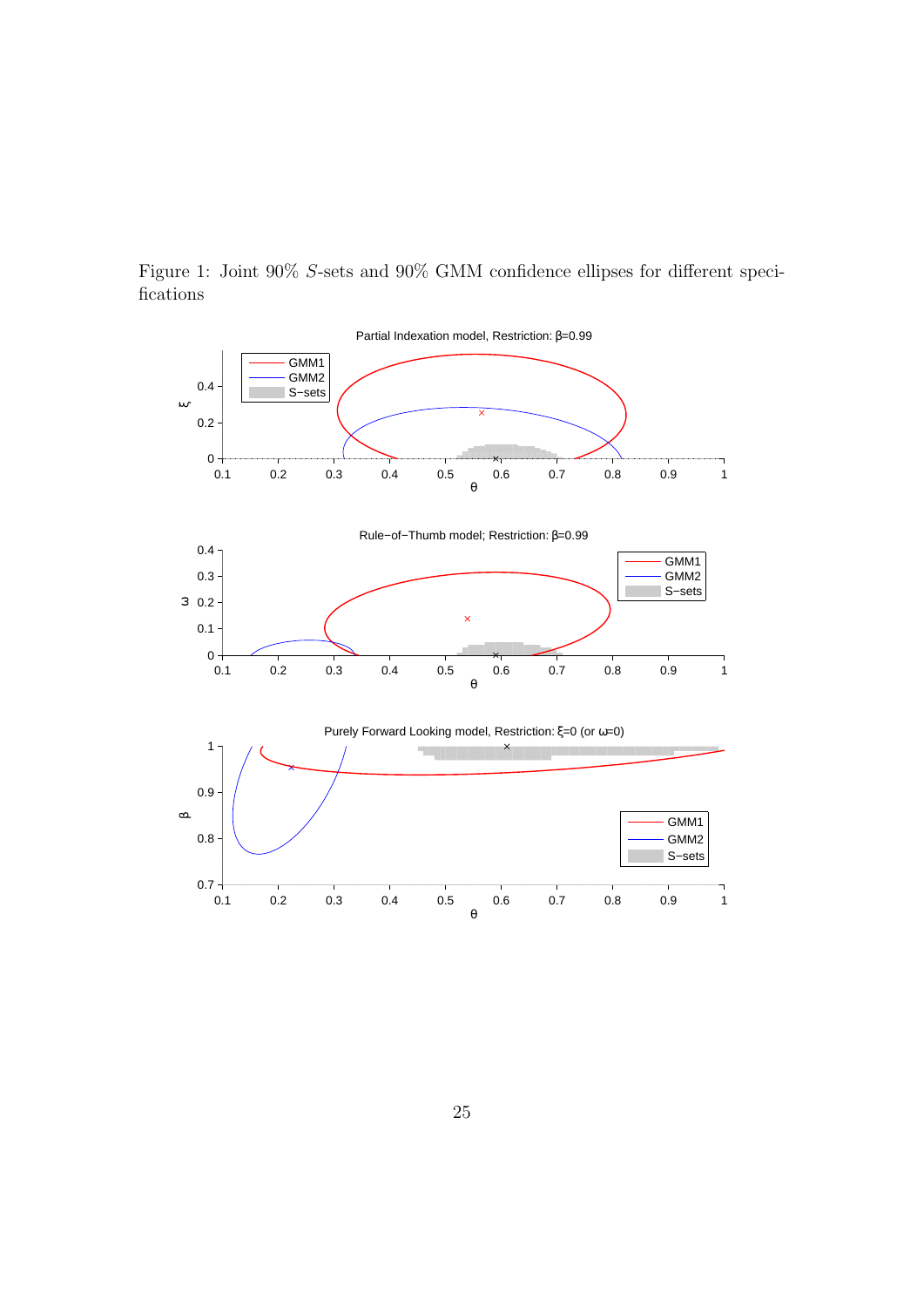with Coenen et al. (2007) who find an average frequency of price re-optimization of 2 quarters for the German economy, although with a different estimation strategy and a higher degree of real rigidities. The results based upon the rule-of-thumb model are in principle identical, even though the GMM estimates again differ quite substancially with respect to the transformation of the orthogonality condition. As mentioned above, S-sets are invariant to the normalization of the orthogonality conditions because they are based upon the CUE. From an empirical point of view, we cannot distinguish between the partial indexation model and the rule-of-thumb. But, as shown throughout, the GMM estimates are sensitive to transformation of the orthogonality condition. That becomes very obvious in the rule-of-thumb model where the second specification leads to a large bias.

Since the hybrid version of the Phillips curve is rejected we concentrate once more on the pure forward looking specification. While the S-set for this specification is again quite small, it already includes values for  $\theta$  between 0.45 up to 1. This implies that the uncertainty about  $\theta$  is quite high when no further restrictions on  $\beta$ are imposed. This also translates into the sensitivity of inflation to marginal cost. When  $\theta = 1$  prices are never re-optimized and thus do not respond to chances in marginal cost. As long as we cannot rule out the case that  $\theta$  is equal to one, the model is economically meaning less and can be also seen as rejected.

Taken together, we do not find much evidence that the German NKPC is weakly identified. But, we show that identification robust inference with the nonlinear Anderson-Rubin Statistic may help to detect model misspecifications not indicated by the standard  $J$  test. Another advantage to the more conventional two-step GMM estimator is the fact, that the S-sets are based upon the CUE and thus not sensitive to transformations of the orthogonality conditions.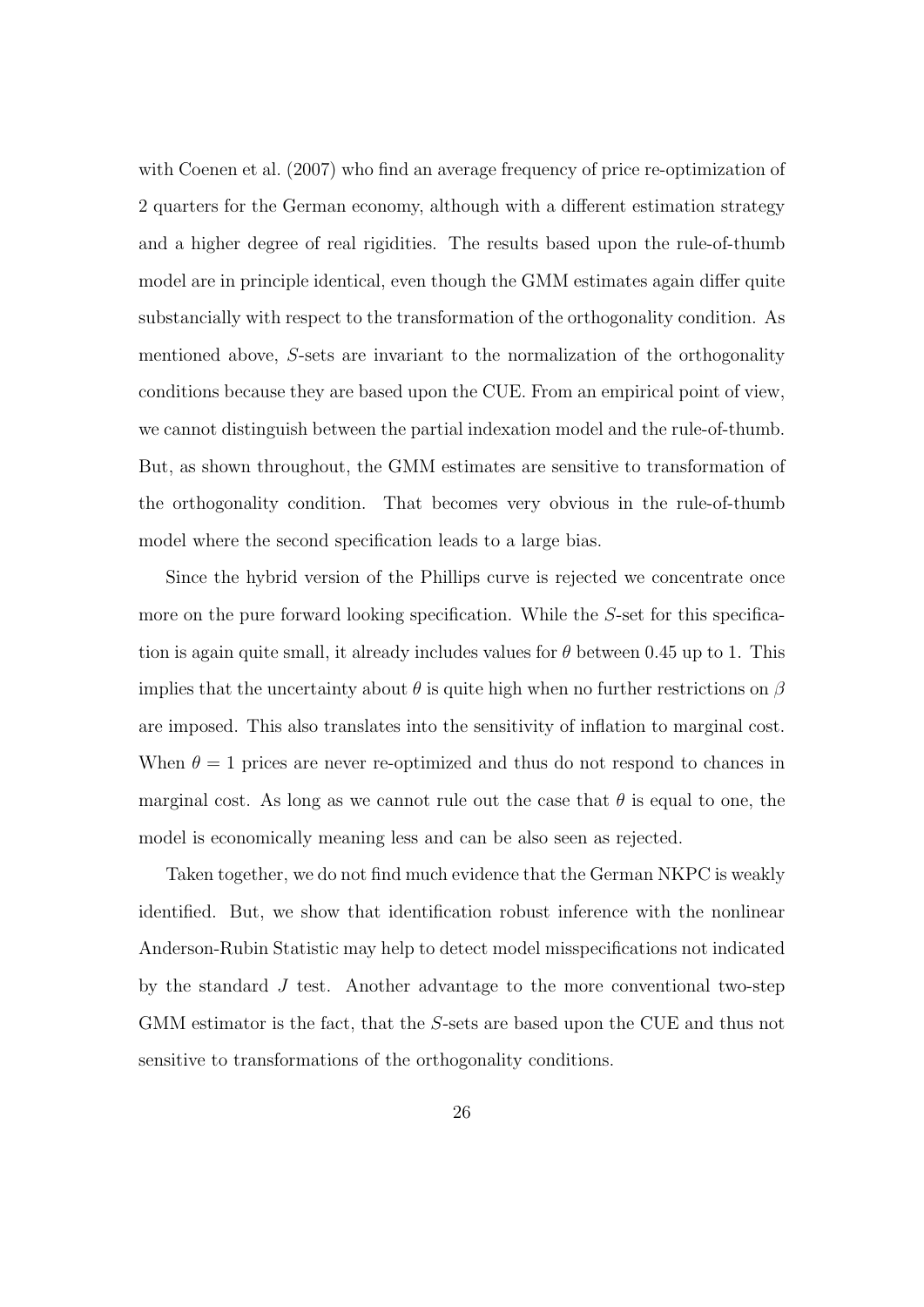## 8 Conclusion

This paper evaluates standard New Keynesian Phillips Curve specifications for Germany within a limited information framework. Besides the standard GMM estimation and test procedures, we also apply identification robust techniques. The presented evidence clearly favors a purely forward looking inflation equation which is in contrast to most other countries. The average frequency of price reoptimization of firms is estimated to be about two and three quarters, given a plausible degree of real rigidity in the German economy. While these estimates seem plausible from an economic point of view, the uncertainty around these estimates are very large and also consistent with perfect nominal price rigidity where firms never reoptimize their prices. This also casts doubt concerning the labor share as driving variable for inflation.

In contrast to previous studies, we do not detect problems with weak identification, but we do find some evidence that the model might be misspecified.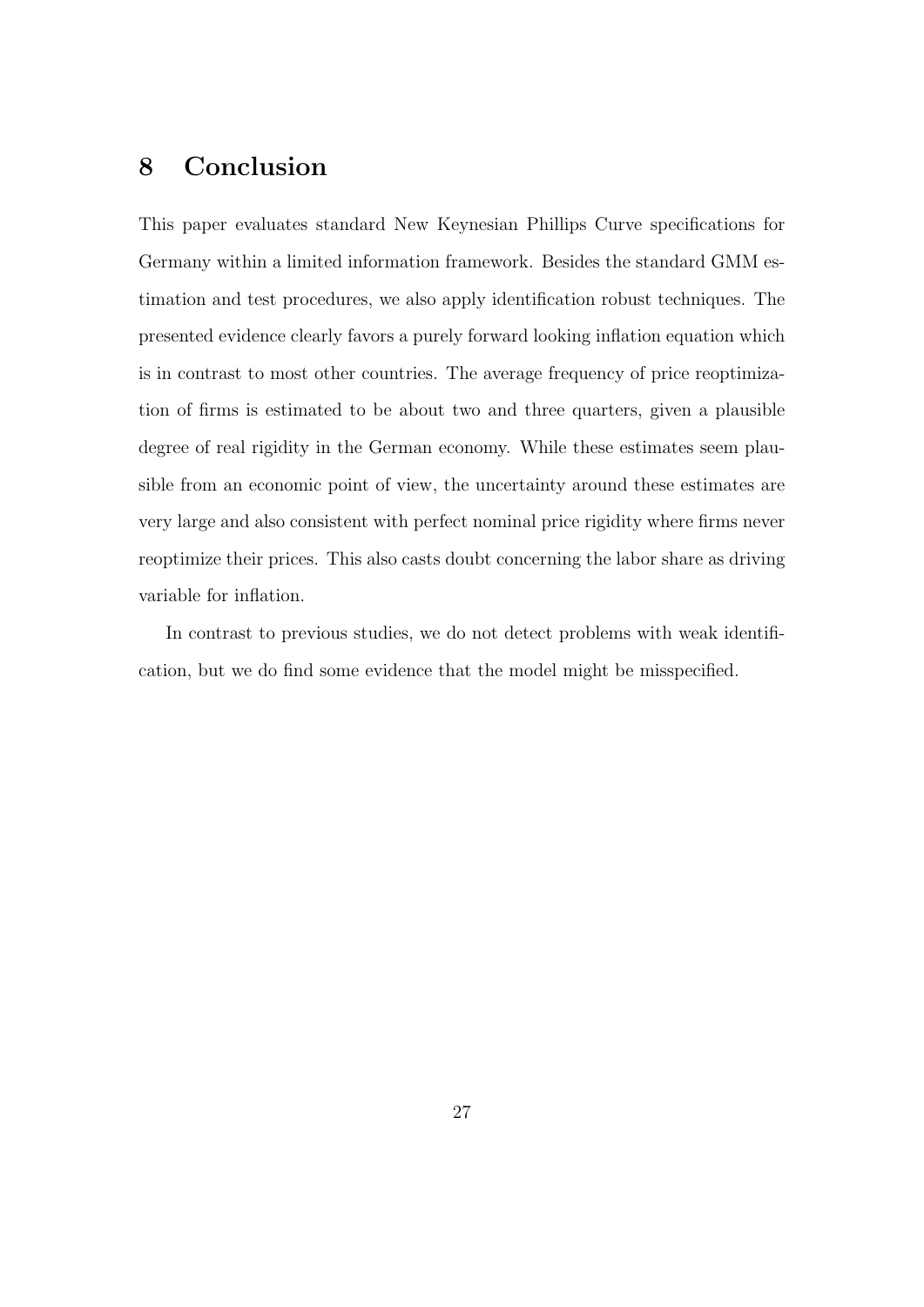## References

- Banerjee, R. and Batini, N. (2004). Inflation dynamics in seven industrialised open economies, Computing in economics and finance 2004, Society for Computational Economics.
- Brüggemann, R. and Lütkepohl, H. (2000). Lag Selection in Subset VAR Models with an Application to a U.S. Monetary System. Working Paper.
- Calvo, G. A. (1983). Staggered prices in a utility-maximizing framework, Journal of Monetary Economics 12: 383–398.
- Christiano, L. J., Eichenbaum, M. and Evans, C. (2005). Nominal Rigidities and the Dynamic Effects of a Shock to Monetary Policy, Journal of Political Economy 113: 1–45.
- Coenen, G., Levin, A. T. and Christoffel, K. (2007). Identifying the influences of nominal and real rigidities in aggregate price-setting behavior, Journal of Monetary Economics 54: 2439–2466.
- Dixit, A. K. and Stiglitz, J. E. (1977). Monopolistic Competition and Optimum Product Diversity, American Economic Review 67: 297–308.
- Dotsey, M., King, R. G. and Wolman, A. L. (1999). State-Dependent Pricing and the General Equilibrium Dynamics of Money and Output, Quarterly Journal of Economics 114: 655–690.
- Dreger, C. and Schumacher, C. (2000). Zur empirischen Evidenz der Cobb-Douglas-Technologie in gesamtdeutschen Zeitreihen, IWH Discussion Papers 113.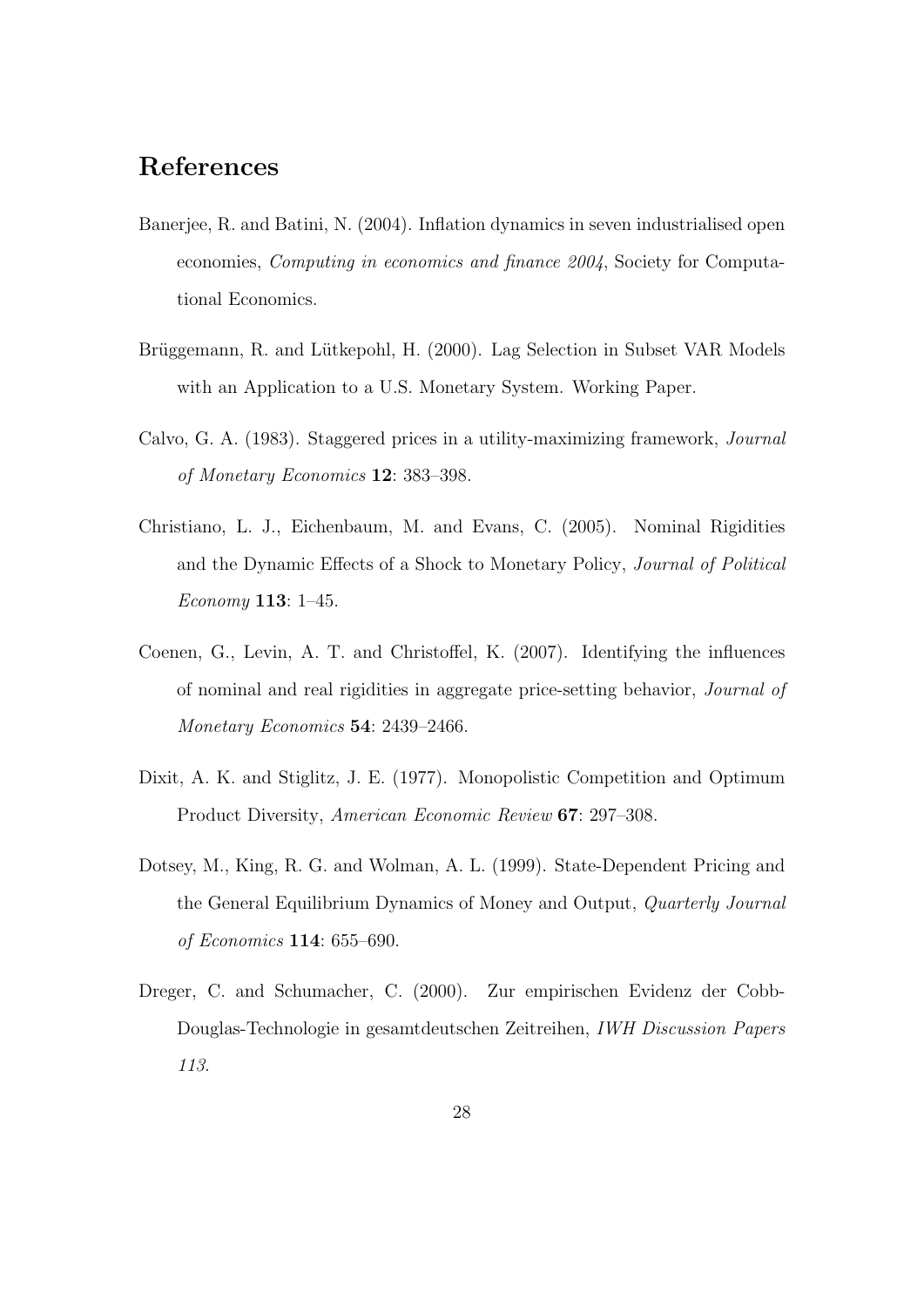- Dufour, J.-M. (1997). Some Implaussibility Theorems in Econometrics with Applications to Structural and Dynamic Models, Econometrica 65: 1365–1387.
- Dufour, J.-M. (2003). Identification, weak instruments, and statistical inference in econometrics, Canadian Journal of Economics 36(4): 767–808.
- Dufour, J.-M., Khalaf, L. and Kichian, M. (2006). Inflation dynamics and the New Keynesian Phillips Curve: An identification robust econometric analysis, Journal of Economic Dynamics & Control 30: 1707-1727.
- Eichenbaum, M. and Fisher, J. D. M. (2007). Estimating the frequency of price re-optimization in Calvo-style models, Journal of Monetary Economics 54: 2032–2047.
- Erceg, C. J., Henderson, D. W. and Levin, A. T. (2000). Optimal Monetary Policy with Staggered Wage and Price Contracts, Journal of Monetary Economics 46: 281–313.
- Fuhrer, J. C. (1997). The (Un)Importance of Forward-Looking Behavior in Price Specifications, Journal of Money, Credit, and Banking 29: 338–350.
- Galí, J. and Gertler, M. (1999). Inflation dynamics: A structural econometric analysis, Journal of Monetary Economics 44: 195–222.
- Galí, J., Gertler, M. and López-Salido, J. D. (2001). European inflation dynamics, European Economic Review 45: 1237–1270.
- Hall, A. R. (2005). Generalized Method of Moments, Oxford University Press, Oxford.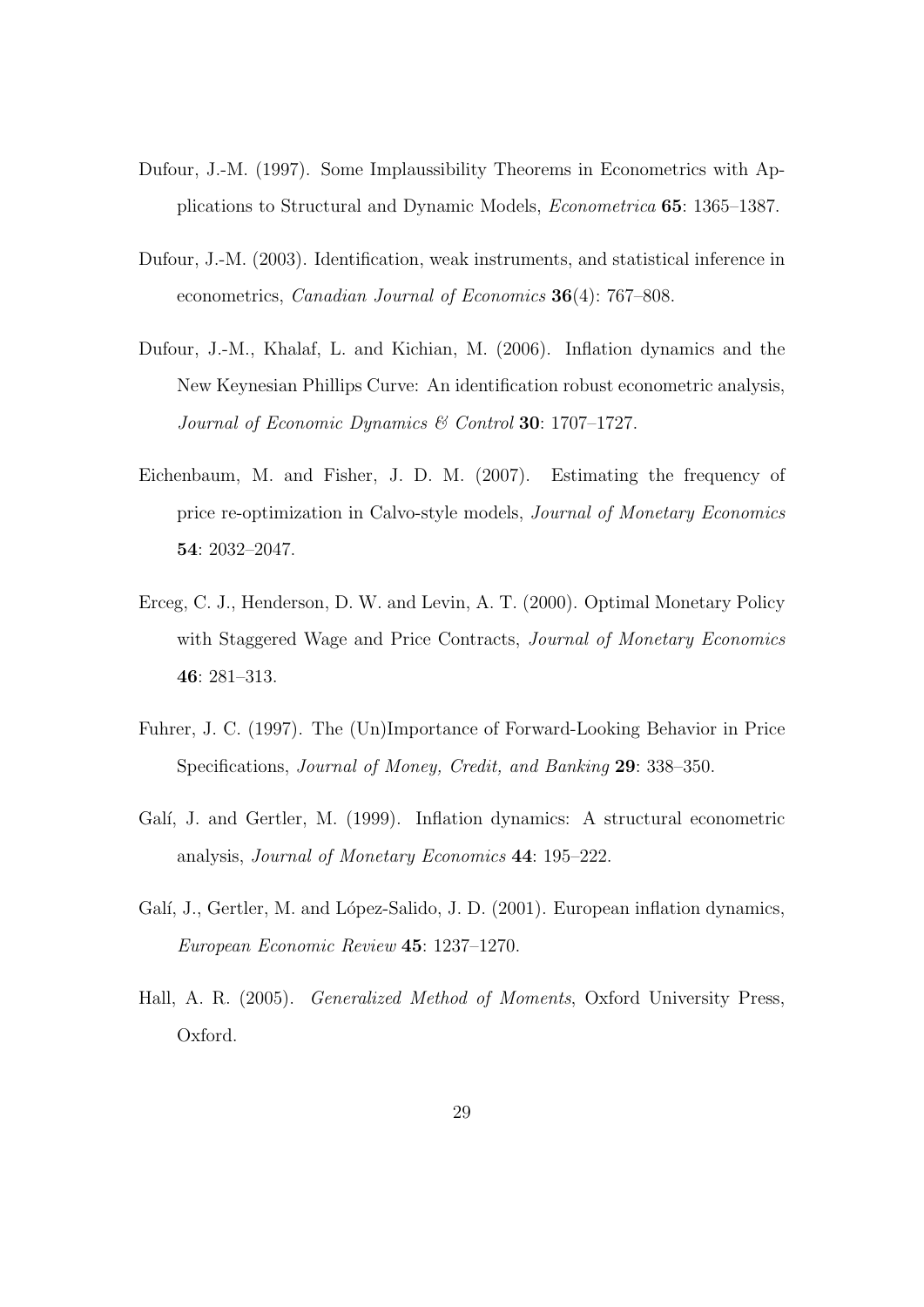- Hall, A. R., Inoue, A., Jana, K. and Shin, C. (2007). Information in generalized method of moments estimation and entropy-based moment selection, Journal of Econometrics 138: 488–512.
- Hansen, L. P. (1982). Large Sample Properties of Generalized Method of Moments Estimators, Econometrica 50: 1029–1054.
- Hansen, L. P., Heaton, J. and Yaron, A. (1996). Finite Sample Properties of Some Alternative GMM Estimators, Journal of Business & Economic Statistics 14: 262–280.
- Hansen, L. P. and Singleton, K. J. (1982). Generalized instrumental variables estimation of nonlinear rational expectations models, Econometrica 50: 1269– 1286.
- Jondeau, E. and Le Bihan, H. (2006). Testing for a Forward-Looking Phillips Curve. Additional International Evidence, Economic Modelling 22: 521–550.
- Jondeau, E. and Le Bihan, H. (2008). Examining Bias in Estimators of Linear Rational Expectations Models under Misspecification, Journal of Econometrics 143:  $375 - 395$ .
- Kocherlakota, N. R. (1990). On Tests of Represenative Consumer Asset Pricing Models, Journal of Monetary Economics 26: 285–304.
- Leith, C. and Malley, J. (2007). Estimated Open Economy New Keynesian Phillips Curves for the G7, Open Economies Review 18: 405–426.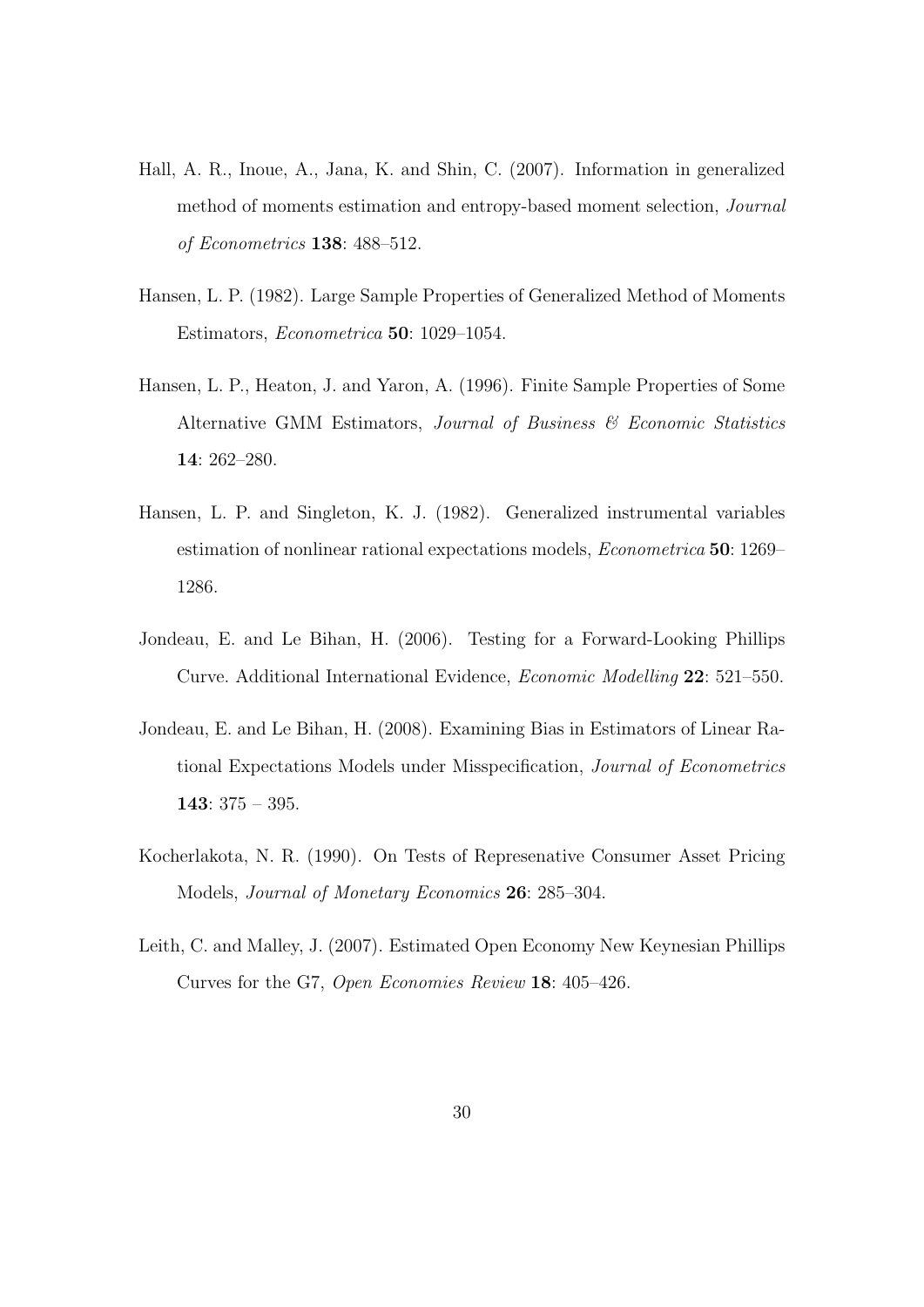- Lindé, J. (2005). Estimating New-Keynesian Phillips curves: A full information maximum likelihood approach, Journal of Monetary Economics 52: 1135– 1149.
- Lütkepohl, H. and Krätzig, M. (2004). Applied Time Series Econometrics, Cambridge University Press, Cambridge.
- Ma, A. (2002). GMM estimation of the new Phillips curve, *Economics Letters* 76: 411–417.
- Mavroeidis, S. (2005). Identification issues in forward-looking models estimated by GMM with an application to the Phillips Curve, Journal of Money, Credit and Banking 37: 421–449.
- Mavroeidis, S. (2006). Testing the New Keynesian Phillips Curve without assuming identification, Working paper, Brown University.
- Nason, J. M. and Smith, G. W. (2005). Identifying the New Keynesian Phillips Curve, Working Paper 2005-1, Federal Reserve Bank of Atlanta.
- Rumler, F. (2007). Estimates of the Open Economy New Keynesian Phillips Curve for Euro Area Countries, Open Economies Review 18: 427–451.
- Sahuc, J.-G. (2004). Partial indexation and inflation dynamics: what do the data say?, Applied Economics Letters 11: 827–832.
- Sbordone, A. M. (2002). Price and unit labor costs: a new test of price stickiness, Journal of Monetary Economics 49: 265–292.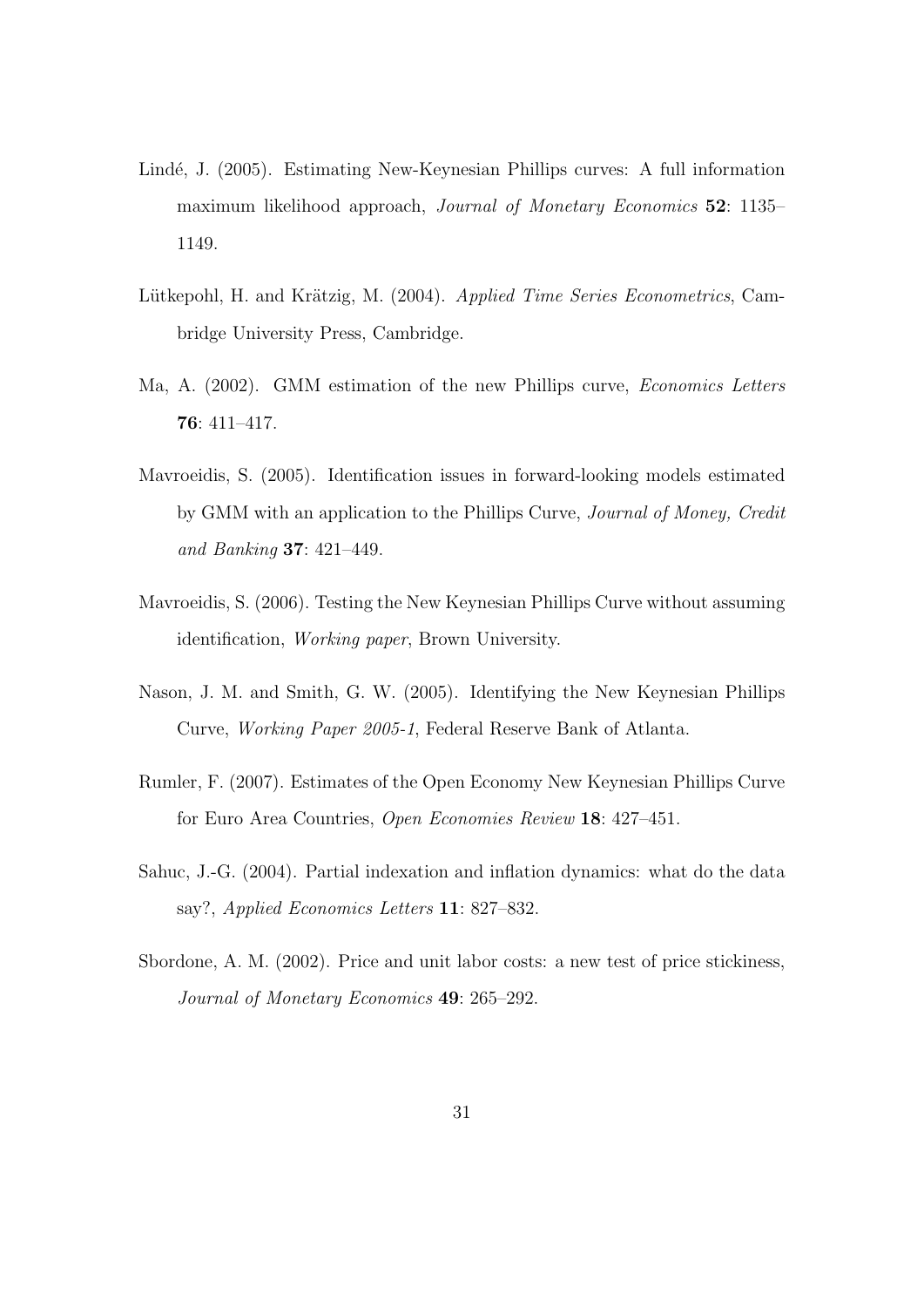- Smets, F. and Wouters, R. (2003). An Estimated Dynamic Stochastic General Equilibrium Model of the Euro Area, Journal of the European Economic Association 1: 1123–1175.
- Stock, J. H. and Wright, J. H. (2000). GMM with weak identification, Econometrica 68: 1055–1096.
- Stock, J. H., Wright, J. H. and Yogo, M. (2002). A Survey of Weak Instruments and Weak Identification in Generalized Method of Moments, Journal of Business & Economic Statistics 20: 518–29.
- Tauchen, G. (1986). Statistical Properties of Generalized Method-of-Moments Estimators of Structural Parameters Obtained From Financial Market Data, Journal of Business and Economic Statistics 4: 397–416.
- Taylor, J. B. (1980). Aggregate Dynamics and Staggered Contracts, Journal of Political Economy 88: 1–23.
- Walsh, C. E. (2003). Monetary Theory and Policy, Vol. 2nd edition, The MIT Press, Cambridge, Massachusetts.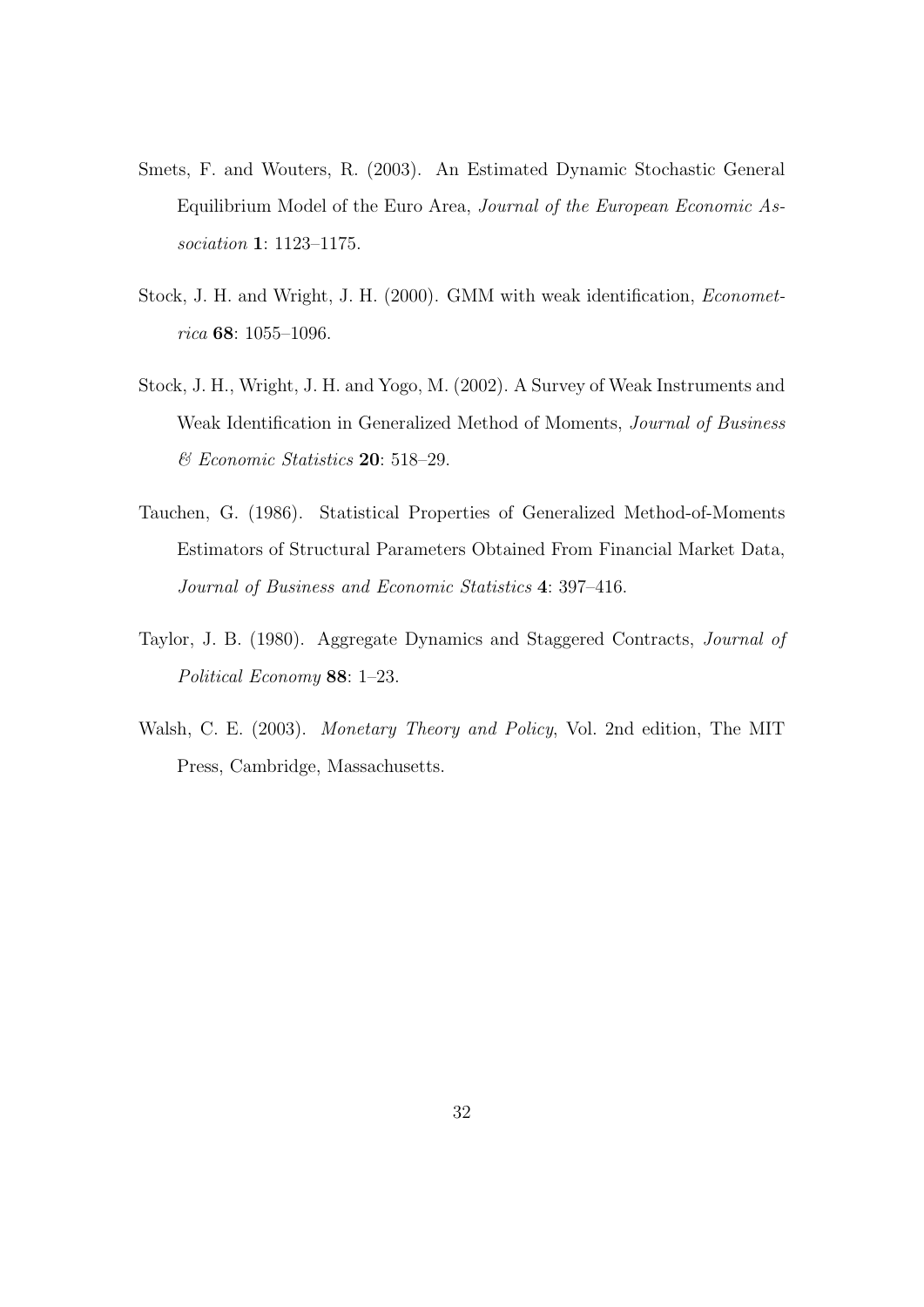# Appendix



<span id="page-32-0"></span>Figure 2: Data series for Germany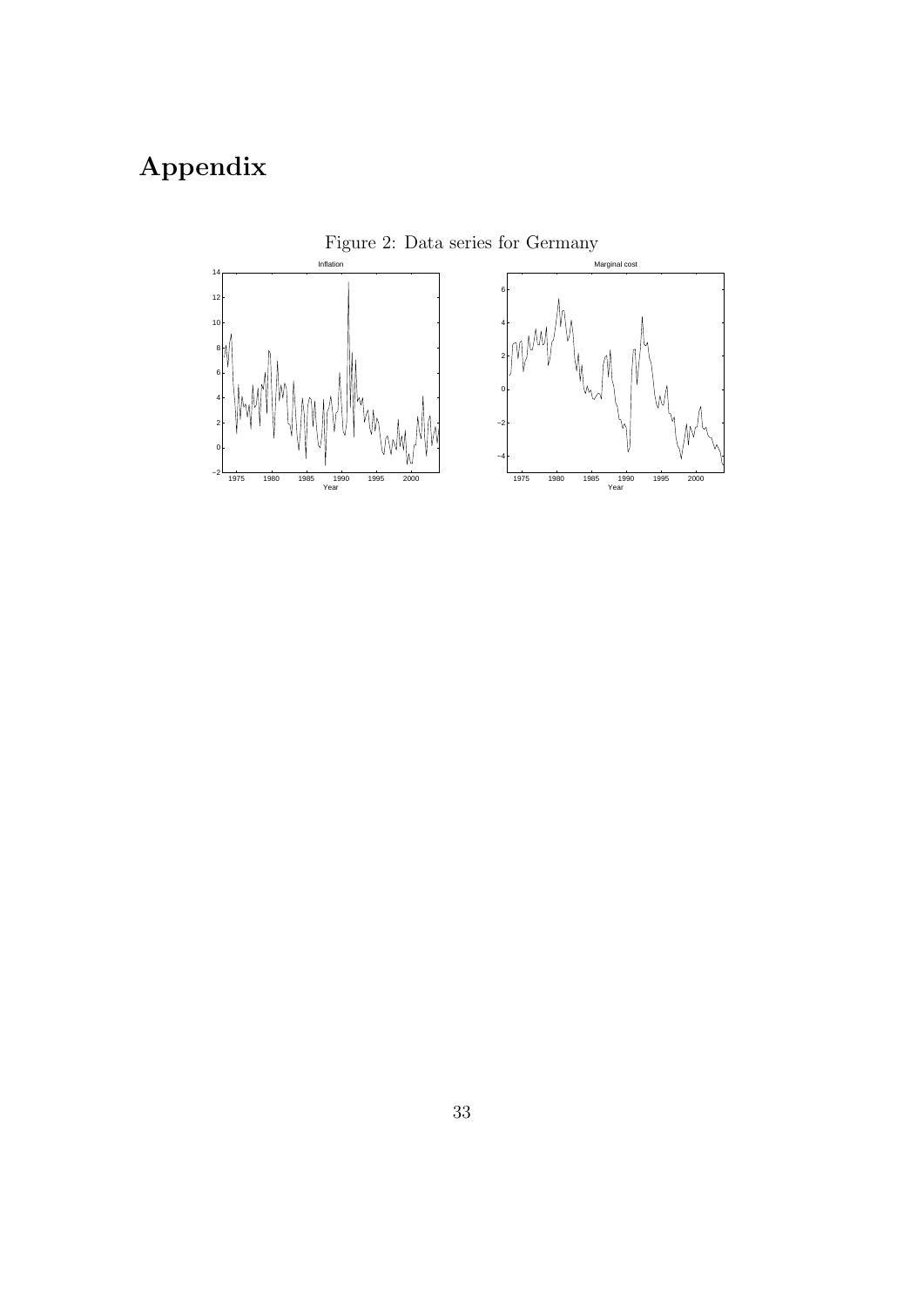<span id="page-33-0"></span>

|                         |                       | <b>AIC</b>      |                       | SC              |
|-------------------------|-----------------------|-----------------|-----------------------|-----------------|
|                         | $\widehat{\pi}_{t+1}$ | $\widehat{s}_t$ | $\widehat{\pi}_{t+1}$ | $\widehat{s}_t$ |
| $\widehat{\pi}_{t-1}$   | $-0.012$              | 0.060           | $-0.030$              | 0.042           |
|                         | $[-0.12]$             | $[1.34]$        | $[-0.29]$             | [0.94]          |
| $\widehat{s}_{t-1}$     | $-0.008$              | 0.825           | $-0.012$              | 0.824           |
|                         | $[-0.06]$             | [14.14]         | $[-0.09]$             | [13.71]         |
| $\widehat{\pi}_{t-3}$   | 0.409                 | 0.012           | 0.397                 | 0.014           |
|                         | $[5.09]$              | [0.36]          | $[4.86]$              | [0.41]          |
| $\widehat{\pi}_{t-4}$   | 0.125                 | 0.099           | 0.109                 | 0.088           |
|                         | $[1.53]$              | [2.82]          | $[1.33]$              | [2.50]          |
| $\widehat{s}_{t-4}$     | 0.146                 | 0.191           | 0.151                 | 0.232           |
|                         | [0.76]                | [2.32]          | [0.78]                | [2.80]          |
| $\widehat{\pi}_{t-5}$   | 0.003                 | 0.150           | $-0.006$              | 0.139           |
|                         | [0.04]                | [4.12]          | $[-0.07]$             | [3.73]          |
| $\widehat{s}_{t-5}$     | $-0.120$              | $-0.144$        | $-0.102$              | $-0.177$        |
|                         | $[-0.70]$             | $[-1.96]$       | $[-0.59]$             | $[-2.37]$       |
| $y_{t-1}^{gap}$         | 2.382                 | 1.670           | 2.588                 | 1.608           |
|                         | $[2.62]$              | [4.30]          | [3.13]                | [4.52]          |
| $(r^{l}-r^{s})_{t-1}$   | 0.277                 | $-0.687$        | $-0.066$              | $-0.163$        |
|                         | [0.54]                | $[-3.15]$       | $[-0.64]$             | $[-3.72]$       |
| $\Delta w_{t-1}$        | 0.124                 | $-0.031$        | 0.137                 | $-0.021$        |
|                         | [2.21]                | $[-1.30]$       | [2.46]                | $[-0.86]$       |
| $r_{t-1}^s$             | 0.518                 | $-0.479$        | 0.147                 | $-0.076$        |
|                         | [1.16]                | $[-2.52]$       | [2.18]                | $[-2.61]$       |
| $\Delta p_{t-2}^{comm}$ | 0.009                 | 0.004           |                       |                 |
|                         | [1.85]                | $[1.97]$        |                       |                 |
| $(r^{l}-r^{s})_{t-2}$   | $-0.324$              | 0.515           |                       |                 |
|                         | $[-0.66]$             | [2.45]          |                       |                 |
| $r_{t-2}^s$             | $-0.397$              | 0.391           |                       |                 |
|                         | $[-0.90]$             | [2.09]          |                       |                 |
| AIC                     |                       | 1.1094          |                       | 1.1168          |
| SC                      |                       | 1.7429          |                       | 1.6146          |
| $\overline{1}$          |                       |                 |                       |                 |

Table 1: Instrument selection based on Information Criteria

Notes: t-statistics in brackets.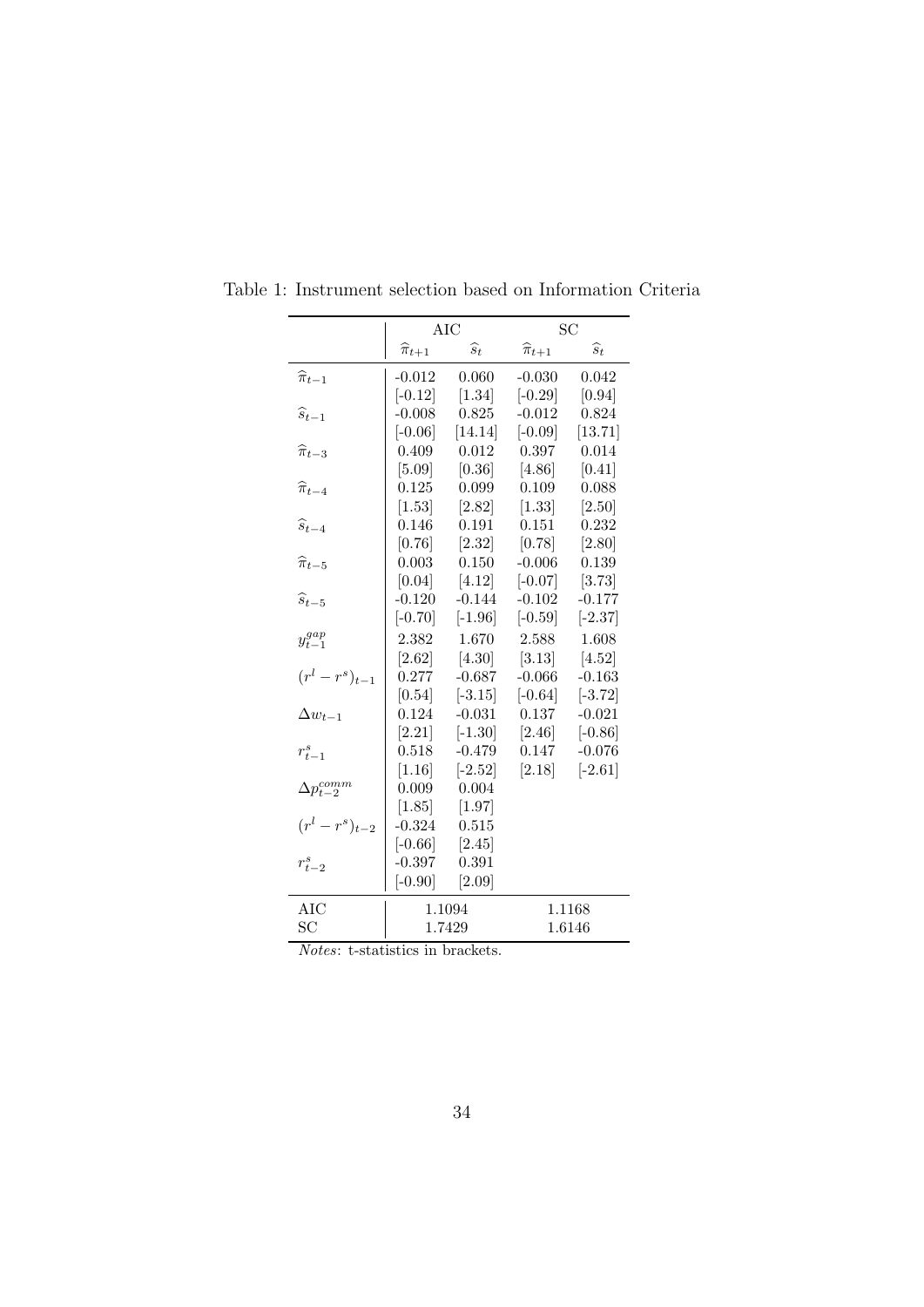| Instruments |     | $\beta$ | $\theta$ | ξ        | J       | RMSC     |
|-------------|-----|---------|----------|----------|---------|----------|
| GGL's set   | (1) | 0.996   | 0.632    | 0.309    | 8.877   | $-9.76$  |
|             |     | (0.084) | (0.216)  | (0.153)  |         |          |
|             |     | [0.000] | [0.004]  | [0.044]  | [0.353] |          |
|             | (2) | 1.047   | 0.980    | $-0.333$ | 11.095  | $-1.63$  |
|             |     | (0.040) | (54.43)  | (0.072)  |         |          |
|             |     | [0.000] | [0.986]  | [0.000]  | [0.196] |          |
| AIC based   | (1) | 1.035   | 0.646    | 0.294    | 9.787   | $-9.18$  |
|             |     | (0.062) | (0.217)  | (0.147)  |         |          |
|             |     | [0.000] | [0.003]  | [0.045]  | [0.550] |          |
|             | (2) | 1.039   | 0.743    | $-0.178$ | 12.125  | $-10.14$ |
|             |     | (0.038) | (0.367)  | (0.094)  |         |          |
|             |     | [0.000] | [0.043]  | [0.059]  | [0.354] |          |
| SC based    | (1) | 1.030   | 0.611    | 0.248    | 8.454   | $-10.51$ |
|             |     | (0.058) | (0.181)  | (0.156)  |         |          |
|             |     | [0.000] | [0.001]  | [0.112]  | [0.390] |          |
|             | (2) | 1.036   | 0.690    | $-0.182$ | 10.820  | $-11.63$ |
|             |     | (0.038) | (0.270)  | (0.097)  |         |          |
|             |     | [0.000] | [0.011]  | [0.059]  | [0.212] |          |

<span id="page-34-0"></span>Table 2: Partial Indexation model (unrestricted)

Notes: Standard errors in round brackets and p-values in square brackets. Rows (1) and (2) correspond to the two specifications of the two specifications of the orthogonality conditions eqs [\(9\)](#page-10-2) and [\(10\)](#page-10-2) in the text, respectively. A 5-lag Newey-West HAC estimate was used. Sample period: 1973:1-2004:4.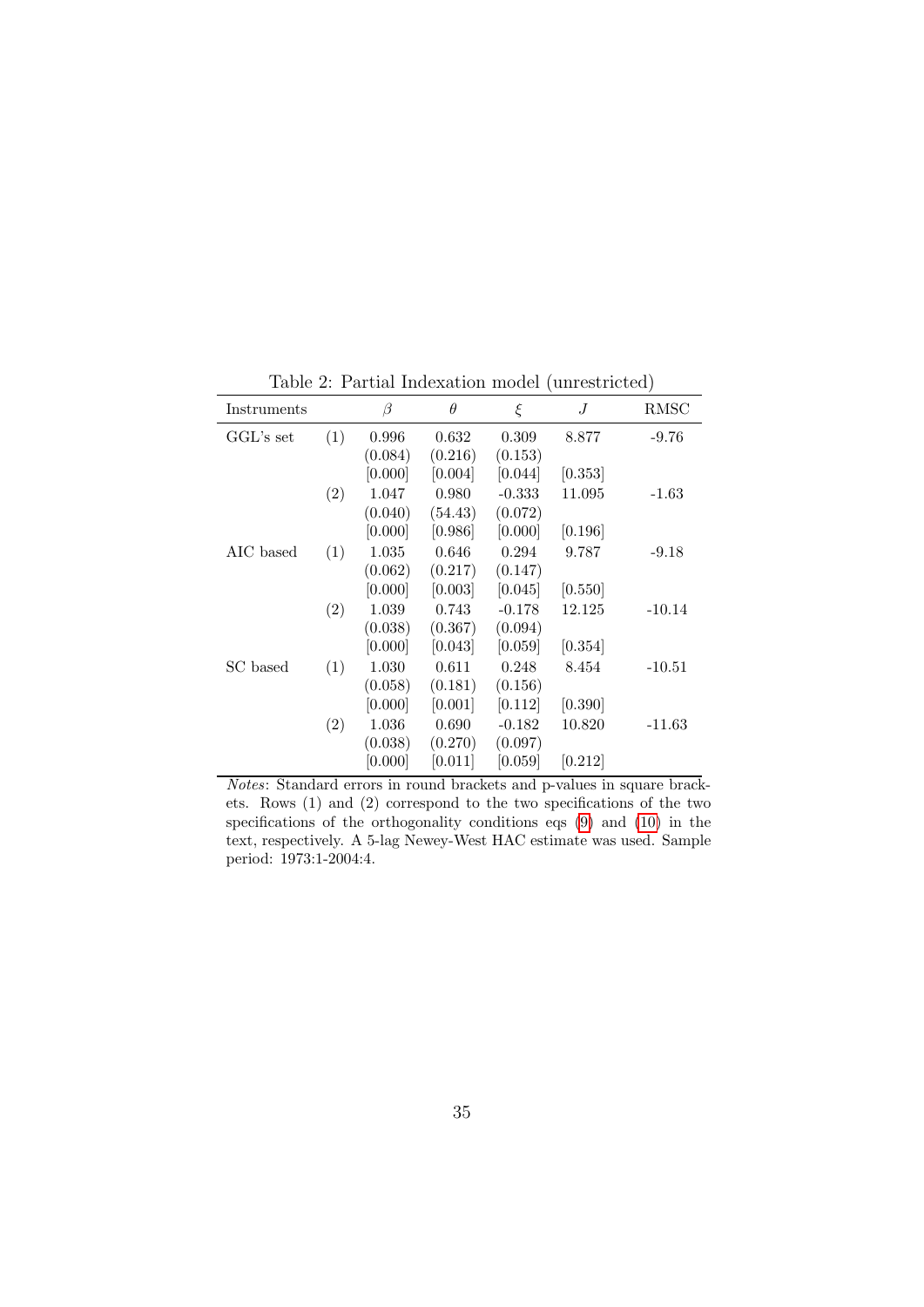| Instruments  |     | β       | $\theta$ | $\omega$ | J       | RMSC     |
|--------------|-----|---------|----------|----------|---------|----------|
| $GGL$ 's set | (1) | 0.997   | 0.601    | 0.186    | 8.877   | $-11.11$ |
|              |     | (0.072) | (0.224)  | (0.097)  |         |          |
|              |     | [0.000] | [0.007]  | [0.056]  | [0.353] |          |
|              | (2) | 0.836   | 0.121    | $-0.019$ | 16.050  | $-17.05$ |
|              |     | (0.160) | (0.027)  | (0.015)  |         |          |
|              |     | [0.000] | [0.000]  | [0.214]  | [0.042] |          |
| AIC based    | (1) | 1.030   | 0.621    | 0.182    | 9.787   | $-10.47$ |
|              |     | (0.055) | (0.223)  | (0.095)  |         |          |
|              |     | [0.000] | [0.005]  | [0.057]  | [0.550] |          |
|              | (2) | 0.883   | 0.181    | $-0.018$ | 17.971  | $-16.20$ |
|              |     | (0.102) | (0.033)  | (0.020)  |         |          |
|              |     | [0.000] | [0.000]  | [0.353]  | [0.082] |          |
| SC based     | (1) | 1.026   | 0.590    | 0.146    | 8.454   | $-11.87$ |
|              |     | (0.052) | (0.184)  | (0.092)  |         |          |
|              |     | [0.000] | [0.001]  | [0.111]  | [0.390] |          |
|              | (2) | 0.908   | 0.178    | $-0.019$ | 16.945  | $-16.83$ |
|              |     | (0.104) | (0.035)  | (0.020)  |         |          |
|              |     | [0.000] | [0.000]  | [0.340]  | [0.031] |          |

<span id="page-35-0"></span>Table 3: Rule-of-Thumb model (unrestricted)

Notes: Standard errors in round brackets and p-values in square brackets. Rows (1) and (2) correspond to the two specifications of the two specifications of the orthogonality conditions eqs [\(12\)](#page-11-0) and [\(13\)](#page-11-0) in the text, respectively. A 5-lag Newey-West HAC estimate was used. Sample period: 1973:1-2004:4.

| rasio il scholatto, to differente tandos of 11 |                                                                     |                          |          |                                |         |          |          |                |  |
|------------------------------------------------|---------------------------------------------------------------------|--------------------------|----------|--------------------------------|---------|----------|----------|----------------|--|
|                                                |                                                                     | Partial indexation model |          | Model with Rule-of-Thumb firms |         |          |          |                |  |
|                                                | β                                                                   | $\theta$                 | ξ        | J                              | $\beta$ | $\theta$ | $\omega$ | $\overline{J}$ |  |
|                                                | $\alpha = 0.3, \mu = 1.25 \longrightarrow \epsilon = 5, A = 0.3182$ |                          |          |                                |         |          |          |                |  |
| (1)                                            | 1.030                                                               | 0.690                    | 0.248    | 8.454                          | 1.027   | 0.669    | 0.165    | 8.454          |  |
|                                                | (0.058)                                                             | (0.151)                  | (0.156)  |                                | (0.053) | (0.158)  | (0.101)  |                |  |
|                                                | [0.000]                                                             | [0.000]                  | [0.112]  | [0.390]                        | [0.000] | [0.000]  | [0.101]  | [0.390]        |  |
| (2)                                            | 1.036                                                               | 0.755                    | $-0.182$ | 10.820                         | 0.970   | 0.335    | $-0.033$ | 15.695         |  |
|                                                | (0.038)                                                             | (0.151)                  | (0.156)  |                                | (0.080) | (0.050)  | (0.037)  |                |  |
|                                                | [0.000]                                                             | [0.001]                  | [0.097]  | [0.212]                        | [0.000] | [0.000]  | [0.377]  | [0.047]        |  |
| $A=1$                                          |                                                                     |                          |          |                                |         |          |          |                |  |
| (1)                                            | 1.030                                                               | 0.805                    | 0.248    | 8.454                          | 1.028   | 0.788    | 0.195    | 8.454          |  |
|                                                | (0.058)                                                             | (0.096)                  | (0.156)  |                                | (0.055) | (0.106)  | (0.118)  |                |  |
|                                                | [0.000]                                                             | [0.000]                  | [0.112]  | [0.390]                        | [0.000] | [0.000]  | [0.112]  | [0.390]        |  |
| (2)                                            | 1.036                                                               | 0.846                    | $-0.182$ | 10.820                         | 1.030   | 0.635    | $-0.078$ | 13.410         |  |
|                                                | (0.038)                                                             | (0.135)                  | (0.156)  |                                | (0.053) | (0.051)  | (0.069)  |                |  |
|                                                | [0.000]                                                             | [0.000]                  | [0.097]  | [0.212]                        | [0.000] | [0.000]  | [0.255]  | [0.099]        |  |
| $\sim$ $\sim$ $\sim$                           |                                                                     |                          |          |                                |         |          |          |                |  |

<span id="page-35-1"></span>Table 4: Sensitivity to different values of A

Notes: see above.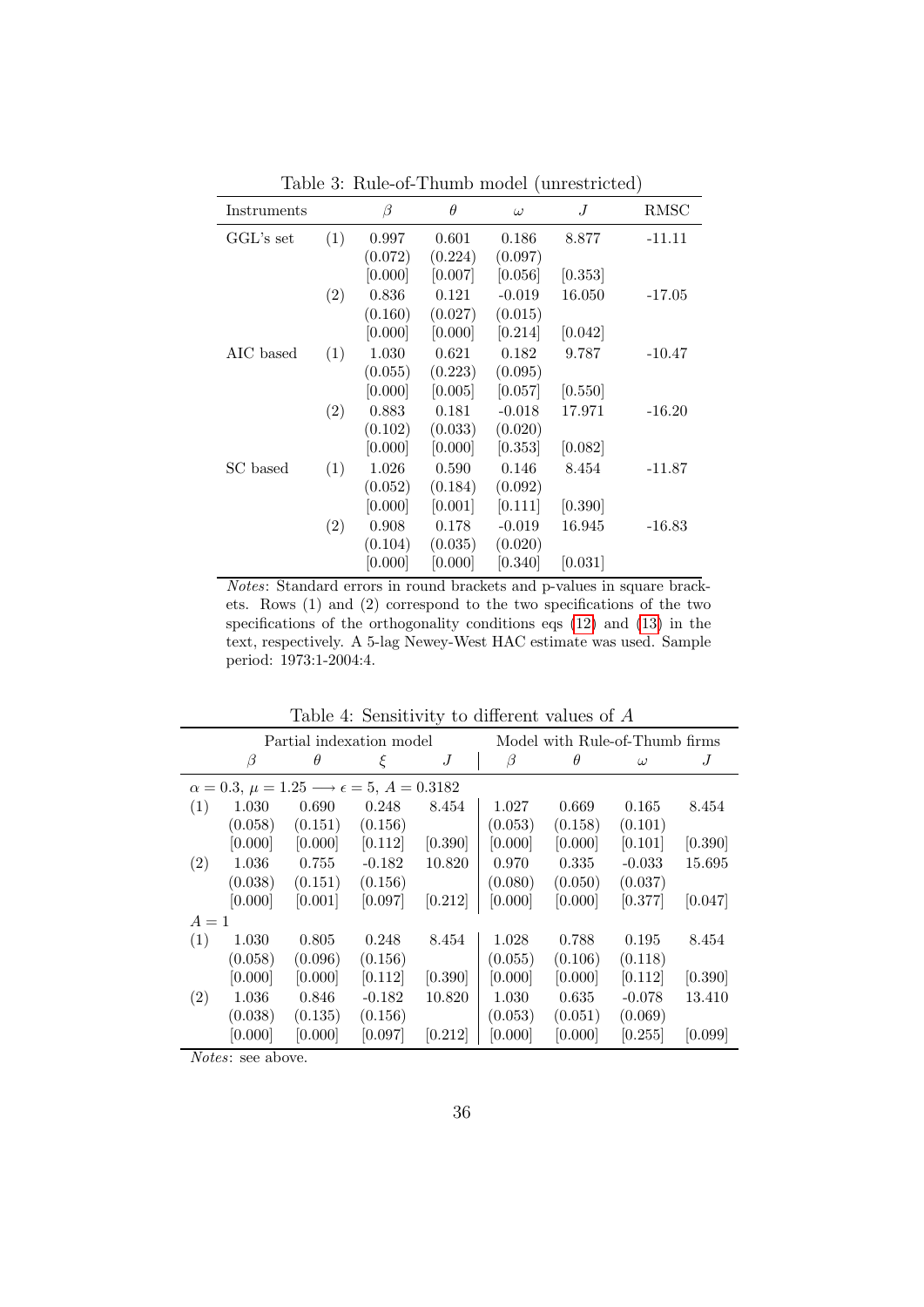Table 5: Restrictions in the Partial Indexation model

<span id="page-36-1"></span>

|     | $H_0: \beta = 0.99, \xi = 0$<br>$LR-Test$ | p-value |
|-----|-------------------------------------------|---------|
| (1) | 0.0581                                    | 0.9714  |
| (2) | 4.3360                                    | 0.1144  |

Table 6: Restrictions in the Rule-of-Thumb model

<span id="page-36-2"></span>

|     | $H_0: \beta = 0.99, \ \omega = 0$ |         |
|-----|-----------------------------------|---------|
|     | $LR$ -Test                        | p-value |
| (1) | 5.9409                            | 0.0513  |
| (2) | 2.1815                            | 0.3360  |

Table 7: Frequency of Re-optimization (Restrictions:  $\beta = 0.99, \xi = 0, \omega = 0$ )

<span id="page-36-0"></span>

|     | $A = 0.1750$ |            | $A = 0.3182$ |                       | $A=1$        |                       |
|-----|--------------|------------|--------------|-----------------------|--------------|-----------------------|
|     | θ            | $1-\theta$ |              | $\overline{1-\theta}$ |              | $\overline{1-\theta}$ |
|     | 0.577        | 2.36       | 0.664        | 2.98                  | 0.795        | 4.88                  |
|     | [0.34, 0.81] |            | [0.46, 0.87] |                       | [0.65, 0.94] |                       |
| (2) | 0.179        | 1.22       | 0.326        | 1.48                  | 0.607        | 2.54                  |
|     | [0.11, 0.24] |            | [0.24, 0.41] |                       | [0.52, 0.69] |                       |

Notes: J test never rejects any model.

Table 8: Sensitivity to marginal cost (Restrictions:  $\beta = 0.99$ ,  $\xi = 0$ ,  $\omega = 0$ )

<span id="page-36-3"></span>

| $\lambda = \frac{(1-0.99\theta)(1-\theta)}{2}A$ |              |         |              |         |         |         |  |
|-------------------------------------------------|--------------|---------|--------------|---------|---------|---------|--|
|                                                 | $A = 0.1750$ |         | $A = 0.3182$ |         |         | $A=1$   |  |
|                                                 |              |         |              |         |         |         |  |
| (1)                                             | 0.055        | 11.236  | 0.055        | 11.236  | 0.055   | 11.236  |  |
|                                                 | (0.042)      |         | (0.042)      |         | (0.042) |         |  |
|                                                 | [0.195]      | [0.339] | [0.195]      | [0.339] | [0.195] | [0.390] |  |
| $\left( 2\right)$                               | 0.663        | 14.873  | 0.445        | 14.136  | 0.259   | 13.054  |  |
|                                                 | (0.178)      |         | (0.117)      |         | (0.072) |         |  |
|                                                 | [0.000]      | [0.137] | [0.000]      | [0.137] | [0.001] | [0.221] |  |

Notes: Standard errors are computed with the delta method.